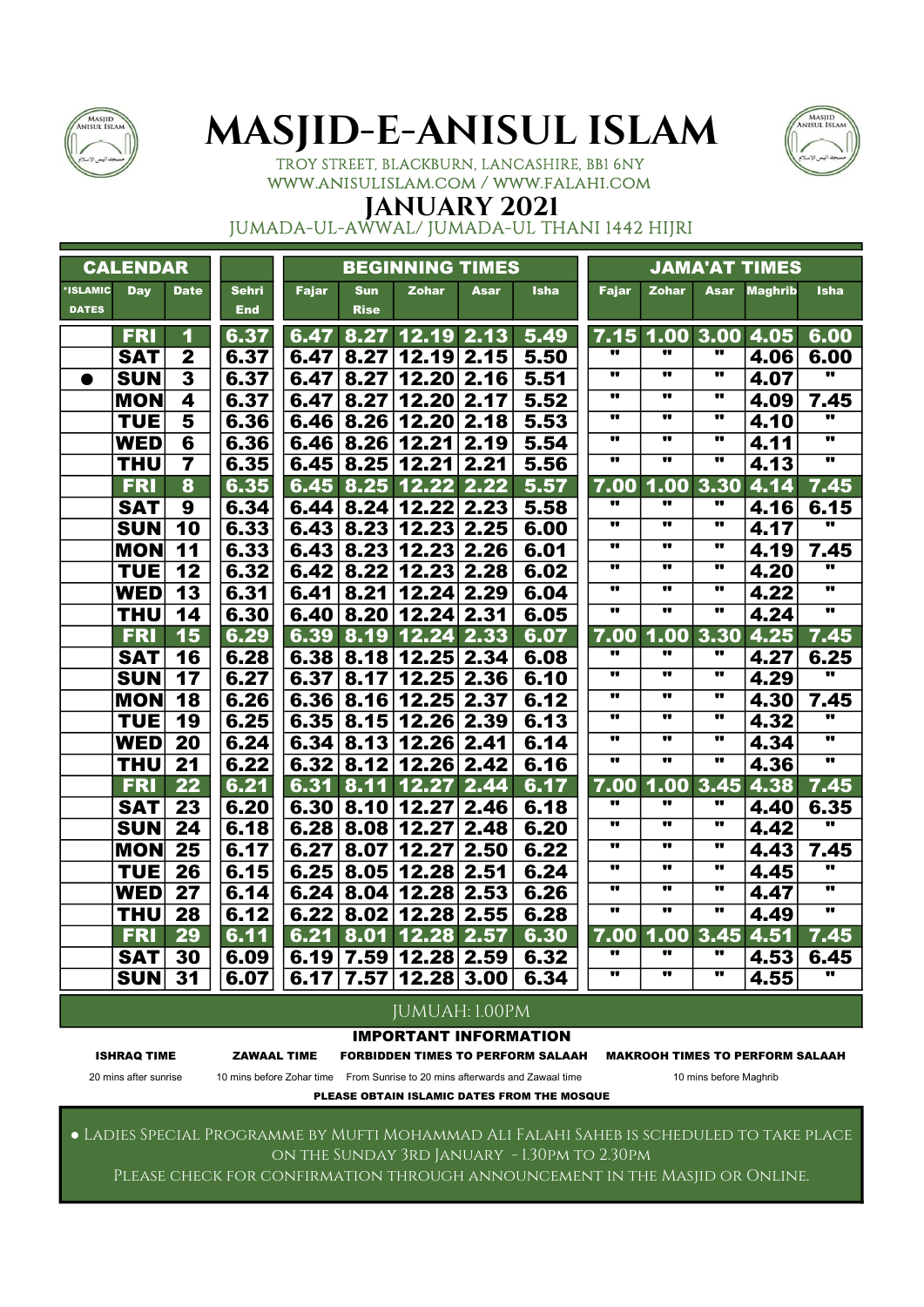



TROY STREET, BLACKBURN, LANCASHIRE, BB1 6NY www.anisulislam.com / www.falahi.com

## FEBRUARY 2021

## JUMADA-UL-THANI / RAJAB 1442 HIJRI

|                | <b>CALENDAR</b> |                 |              |       |             | <b>BEGINNING TIMES</b> |      |             |                         |                         |                  | <b>JAMA'AT TIMES</b> |                         |
|----------------|-----------------|-----------------|--------------|-------|-------------|------------------------|------|-------------|-------------------------|-------------------------|------------------|----------------------|-------------------------|
| <b>ISLAMIC</b> | Day             | <b>Date</b>     | <b>Sehri</b> | Fajar | <b>Sun</b>  | <b>Zohar</b>           | Asar | <b>Isha</b> | <b>Fajar</b>            | <b>Zohar</b>            | Asar             | <b>Maghrib</b>       | <b>Isha</b>             |
| <b>DATES</b>   |                 |                 | <b>End</b>   |       | <b>Rise</b> |                        |      |             |                         |                         |                  |                      |                         |
|                | <b>MON</b>      | 1               | 6.06         |       |             | $6.16$ 7.56 12.29 3.02 |      | 6.37        |                         | 7.00 1.00 3.45 4.57     |                  |                      | 7.45                    |
|                | <b>TUE</b>      | $\mathbf{2}$    | 6.04         |       | 6.14   7.54 | 12.29                  | 3.04 | 6.39        |                         |                         |                  | 4.59                 |                         |
|                | <b>WED</b>      | 3               | 6.02         |       |             | $6.12$ 7.52 12.29      | 3.06 | 6.40        |                         | $\bullet$               |                  | 5.00                 |                         |
|                | <b>THU</b>      | 4               | 6.00         | 6.10  | 7.50        | 12.29                  | 3.08 | 6.41        | $\bullet$               | $\bullet$               |                  | 5.03                 | π.                      |
|                | <b>FRI</b>      | 5               | 5.59         | 6.09  | 7.49        | 12.29                  | 3.10 | 6.43        | 7.00                    | 1.00                    | 4.00             | 5.05                 | 7.45                    |
|                | <b>SAT</b>      | 6               | 5.57         | 6.07  | 7.47        | 12.29                  | 3.11 | 6.45        | .,                      |                         | .,               | 5.07                 | 7.00                    |
| ●              | <b>SUN</b>      | $\overline{7}$  | 5.55         |       | 6.05 7.45   | 12.29                  | 3.13 | 6.47        |                         |                         |                  | 5.09                 | w                       |
|                | <b>MON</b>      | 8               | 5.53         | 6.03  | 7.43        | 12.29                  | 3.15 | 6.49        | .,                      |                         | .,               | 5.11                 | 7.45                    |
|                | <b>TUE</b>      | 9               | 5.51         | 6.01  | 7.41        | 12.29                  | 3.17 | 6.50        | .,                      |                         |                  | 5.13                 |                         |
|                | <b>WED</b>      | 10              | 5.49         |       | $5.59$ 7.39 | 12.29                  | 3.19 | 6.51        |                         |                         |                  | 5.15                 | $\overline{\mathbf{u}}$ |
|                | <b>THU</b>      | 11              | 5.47         | 5.57  | 7.37        | 12.29                  | 3.21 | 6.53        |                         |                         |                  | 5.17                 | π.                      |
|                | <b>FRI</b>      | 12              | 5.45         | 5.55  | 7.35        | 12.29                  | 3.23 | 6.55        | 6.45                    | 1.00                    | 4.00             | 15.19                | 7.45                    |
|                | <b>SAT</b>      | 13              | 5.43         | 5.53  | 7.33        | 12.29                  | 3.24 | 6.57        | w                       |                         | .,               | 5.21                 | 7.15                    |
|                | <b>SUN</b>      | 14              | 5.41         | 5.51  | 7.31        | 12.29                  | 3.26 | 6.58        | $\overline{\mathbf{u}}$ | $\overline{\mathbf{u}}$ |                  | 5.23                 | w                       |
|                | <b>MON</b>      | 15              | 5.39         | 5.49  | 7.29        | 12.29                  | 3.28 | 6.59        |                         | $\overline{\mathbf{u}}$ |                  | 5.25                 | 7.45                    |
|                | <b>TUE</b>      | 16              | 5.37         | 5.47  | 7.27        | 12.29                  | 3.30 | 7.00        |                         |                         |                  | 5.27                 |                         |
|                | <b>WED</b>      | 17              | 5.35         | 5.45  | 7.25        | 12.29                  | 3.32 | 7.02        |                         | $\bullet$               |                  | 3.29                 |                         |
|                | <b>THU</b>      | 18              | 5.33         | 5.43  | 7.22        | 12.29                  | 3.34 | 7.04        | .,                      |                         | $\bullet$        | 5.31                 | $\bullet$               |
|                | <b>FRI</b>      | 19              | 5.30         | 5.40  | 7.20        | 12.29                  | 3.35 | 7.06        | 6.30                    | 1.00                    | 4.30             | 5.33                 | 7.45                    |
|                | <b>SAT</b>      | 20              | 5.28         | 5.38  | 7.18        | 12.29                  | 3.37 | 7.07        |                         |                         |                  | 5.35                 | 7.25                    |
|                | <b>SUN</b>      | 21              | 5.26         | 5.36  | 7.16        | 12.28                  | 3.39 | 7.08        |                         |                         | $\bullet\bullet$ | 5.37                 |                         |
|                | <b>MON</b>      | 22              | 5.24         |       |             | 5.34   7.14   12.28    | 3.41 | 7.10        |                         |                         | .,               | 5.39                 | 7.45                    |
|                | <b>TUE</b>      | $\overline{23}$ | 5.22         | 5.32  | 7.11        | 12.28                  | 3.42 | 7.11        |                         |                         |                  | 5.41                 |                         |
|                | <b>WED</b>      | $\overline{24}$ | 5.19         | 5.29  | 7.09        | 12.28                  | 3.44 | 7.12        | $\overline{\mathbf{u}}$ | $\overline{\mathbf{u}}$ |                  | 5.43                 | $\overline{\mathbf{u}}$ |
|                | <b>THU</b>      | 25              | 5.17         | 5.27  | 7.07        | 12.28                  | 3.46 | 7.14        | .,                      |                         | .,               | 5.45                 | .,                      |
|                | <b>FRI</b>      | 26              | 5.15         | 5.25  | 7.05        | 12.28                  | 3.48 | 7.16        | 6.15                    | 1.00                    |                  | 4.45 5.47            | 7.45                    |
|                | <b>SAT</b>      | 27              | 5.12         | 5.22  | 7.02        | 12.28                  | 3.49 | 7.18        |                         |                         |                  | 5.49                 |                         |
|                | <b>SUN</b>      | 28              | 5.10         | 5.20  | 7.00        | 12.27                  | 3.51 | 7.20        | $\overline{\mathbf{u}}$ | $\overline{\mathbf{u}}$ |                  | 5.51                 | $\overline{\mathbf{u}}$ |
|                |                 |                 |              |       |             |                        |      |             |                         |                         |                  |                      |                         |

#### JUMUAH: 1.00PM

#### IMPORTANT INFORMATION

ISHRAQ TIME ZAWAAL TIME FORBIDDEN TIMES TO PERFORM SALAAH MAKROOH TIMES TO PERFORM SALAAH

20 mins after sunrise 10 mins before Zohar time From Sunrise to 20 mins afterwards and Zawaal time 10 mins before Maghrib

PLEASE OBTAIN ISLAMIC DATES FROM THE MOSQUE

● Ladies Special Programme by Mufti Mohammad Ali Falahi Saheb is scheduled to take place on the Sunday 7th February - 1.30pm to 2.30pm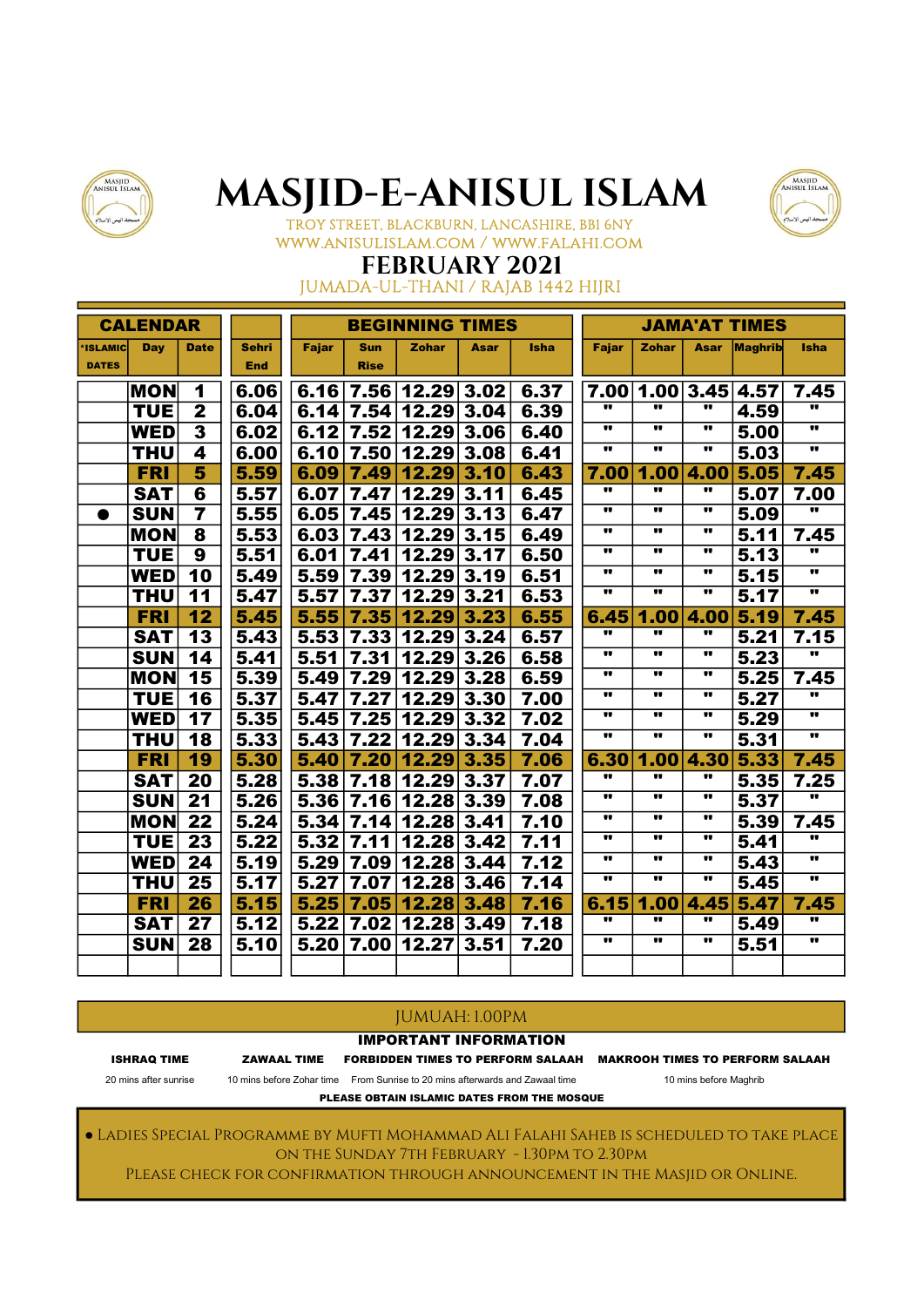



#### TROY STREET, BLACKBURN, LANCASHIRE, BB1 6NY. www.anisulislam.com / www.falahi.com

#### MARCH 2021 RAJAB / SHA'BAAN 1442 HIJRI

|                          | <b>CALENDAR</b> |                         |                            |              |                           | <b>BEGINNING TIMES</b>       |      |             |                         |                         |                         | <b>JAMA'AT TIMES</b>                                                           |                         |
|--------------------------|-----------------|-------------------------|----------------------------|--------------|---------------------------|------------------------------|------|-------------|-------------------------|-------------------------|-------------------------|--------------------------------------------------------------------------------|-------------------------|
| *ISLAMIC<br><b>DATES</b> | <b>Day</b>      | <b>Date</b>             | <b>Sehri</b><br><b>End</b> | <b>Fajar</b> | <b>Sun</b><br><b>Rise</b> | <b>Zohar</b>                 | Asar | <b>Isha</b> | <b>Fajar</b>            | <b>Zohar</b>            | Asar                    | <b>Maghrib</b>                                                                 | <b>Isha</b>             |
|                          | <b>MON</b>      | 1                       | 5.08                       | 5.18         | 6.58                      | 12.27                        | 3.53 | 7.22        | 6.15                    | 1.00                    | 4.45 5.53               |                                                                                | 7.45                    |
|                          | <b>TUE</b>      | $\overline{\mathbf{2}}$ | 5.06                       | 5.16         | 6.55                      | 12.27                        | 3.55 | 7.24        | w                       |                         | 11                      | 5.55                                                                           |                         |
|                          | <b>WED</b>      | $\overline{\mathbf{3}}$ | 5.03                       | 5.13         | 6.53                      | 12.27                        | 3.56 | 7.25        | $\bullet$               |                         | .,                      | 5.57                                                                           |                         |
|                          | <b>THU</b>      | 4                       | 5.01                       | 5.11         | 6.51                      | 12.27                        | 3.58 | 7.27        | $\overline{\mathbf{u}}$ | $\overline{\mathbf{u}}$ | $\overline{\mathbf{u}}$ | 5.58                                                                           | $\overline{\mathbf{u}}$ |
|                          | <b>FRI</b>      | $\overline{\mathbf{5}}$ | 4.58                       | 5.08         | 6.48                      | 12.26                        | 4.00 | 7.28        | 5.55                    | 1.00                    | 4.45                    | 6.00                                                                           | 7.50                    |
|                          | <b>SAT</b>      | 6                       | 4.56                       | 5.06         | 6.46                      | 12.26                        | 4.01 | 7.29        | w                       | .,                      | $\bullet$               | 6.02                                                                           |                         |
| $\bullet$                | <b>SUN</b>      | $\overline{7}$          | 4.54                       | 5.04         | 6.44                      | 12.26                        | 4.03 | 7.30        | .,                      |                         |                         | 6.04                                                                           |                         |
|                          | <b>MON</b>      | 8                       | 4.51                       | 5.01         | 6.41                      | 12.26                        | 4.04 | 7.32        |                         |                         |                         | 6.06                                                                           |                         |
|                          | <b>TUE</b>      | $\overline{9}$          | 4.49                       | 4.59         | 6.39                      | 12.25                        | 4.06 | 7.34        | $\overline{\mathbf{u}}$ | $\overline{\mathbf{u}}$ | $\overline{\mathbf{u}}$ | 6.08                                                                           | $\overline{\mathbf{u}}$ |
|                          | <b>WED</b>      | $\overline{10}$         | 4.47                       | 4.57         | 6.36                      | 12.25                        | 4.08 | 7.35        |                         |                         | $\bullet\bullet$        | 6.10                                                                           | $\overline{\mathbf{u}}$ |
|                          | <b>THU</b>      | 11                      | 4.44                       | 4.54         | 6.34                      | 12.25                        | 4.09 | 7.36        | π.                      |                         | π.                      | 6.12                                                                           | $\overline{\mathbf{u}}$ |
|                          | <b>FRI</b>      | 12                      | 4.42                       | 4.52         | 6.32                      | 12.25                        | 4.11 | 7.38        | 5.40                    | 1.00                    | 4.45                    | 6.14                                                                           | 8.00                    |
|                          | <b>SAT</b>      | 13                      | 4.39                       | 4.49         | 6.29                      | 12.24                        | 4.12 | 7.39        |                         |                         | .,                      | 6.16                                                                           |                         |
|                          | <b>SUN</b>      | 14                      | 4.37                       | 4.47         | 6.27                      | 12.24                        | 4.14 | 7.40        | $\overline{\mathbf{u}}$ | $\overline{\mathbf{u}}$ | $\overline{\mathbf{u}}$ | 6.17                                                                           | $\overline{\mathbf{u}}$ |
|                          | <b>MON</b>      | 15                      | 4.34                       | 4.44         | 6.24                      | 12.24                        | 4.15 | 7.42        | $\bullet\bullet$        |                         |                         | 6.19                                                                           |                         |
|                          | <b>TUE</b>      | 16                      | 4.32                       | 4.42         | 6.22                      | 12.23                        | 4.17 | 7.44        | w                       | .,                      |                         | 6.21                                                                           |                         |
|                          | <b>WED</b>      | 17                      | 4.30                       | 4.40         | 6.19                      | 12.23                        | 4.19 | 7.46        | $\bullet$               | $\bullet$               | $\bullet\bullet$        | 6.23                                                                           |                         |
|                          | <b>THU</b>      | $\overline{18}$         | 4.27                       | 4.37         | 6.17                      | 12.23                        | 4.20 | 7.47        | $\overline{\mathbf{u}}$ | $\overline{\mathbf{u}}$ | $\overline{\mathbf{u}}$ | 6.25                                                                           | $\overline{\mathbf{u}}$ |
|                          | <b>FRI</b>      | 19                      | 4.25                       | 4.35         | 6.15                      | 12.23                        | 4.22 | 7.49        | 5.25                    | 1.00                    | 4.45                    | 6.27                                                                           | 8.10                    |
|                          | <b>SAT</b>      | 20                      | 4.23                       | 4.33         | 6.12                      | 12.22                        | 4.23 | 7.51        | π.                      |                         |                         | 6.29                                                                           |                         |
|                          | <b>SUN</b>      | 21                      | 4.21                       | 4.31         | 6.10                      | 12.22                        | 4.24 | 7.52        | w                       |                         |                         | 6.31                                                                           |                         |
|                          | <b>MON</b>      | 22                      | 4.19                       | 4.29         | 6.07                      | 12.22                        | 4.26 | 7.53        | .,                      | .,                      | $\bullet\bullet$        | 6.32                                                                           | .,                      |
|                          | <b>TUE</b>      | $\overline{23}$         | 4.17                       | 4.27         | 6.05                      | 12.21                        | 4.27 | 7.55        | $\overline{\mathbf{u}}$ |                         | $\overline{\mathbf{u}}$ | 6.34                                                                           | w                       |
|                          | <b>WED</b>      | 24                      | 4.14                       | 4.24         | 6.02                      | 12.21                        | 4.29 | 7.57        | .,                      | .,                      | $\bullet\bullet$        | 6.36                                                                           |                         |
|                          | <b>THU</b>      | 25                      | 4.12                       | 4.22         | 6.00                      | 12.21                        | 4.30 | 7.59        | .,                      | .,                      |                         | 6.38                                                                           |                         |
|                          | <b>FRI</b>      | 26                      | 4.10                       |              | 4.20 5.57                 | 12.21                        | 4.32 | 8.00        | 5.05                    | 1.00                    | 4.45                    | 6.40                                                                           | 8.20                    |
|                          | <b>SAT</b>      | 27                      | 4.08                       |              | 4.18 5.55                 | 12.20                        | 4.33 | 8.02        | $\overline{\mathbf{u}}$ | w                       | w                       | 6.42                                                                           | w                       |
| $\odot$                  | <b>SUN</b>      | 28                      | 5.06                       |              | 5.16 6.52                 | 1.20                         | 5.35 | 9.04        | 6.05                    | 1.35                    | 6.30                    | 7.43                                                                           | 9.20                    |
|                          | <b>MON</b>      | 29                      | 5.03                       |              | 5.13 6.50                 | 1.20                         | 5.36 | 9.05        | $\overline{\mathbf{u}}$ |                         | w                       | 7.45                                                                           |                         |
|                          | <b>TUE</b>      | 30                      | 5.01                       | 5.11         | 6.48                      | 1.20                         | 5.37 | 9.07        | w                       |                         | $\bullet$               | 7.47                                                                           |                         |
|                          | <b>WED</b>      | 31                      | 4.58                       | 5.08         | 6.45                      | 1.20                         | 5.39 | 9.08        | π                       | .,                      | w                       | 7.49                                                                           | .,                      |
|                          |                 |                         |                            |              |                           | JUMUAH: 1.00PM               |      |             | $(\leq)$                |                         |                         | <b>SUN 28 MARCH - WINTER TIME ENDS.</b><br><b>CLOCKS GO FORWARD BY 1 HOUR.</b> |                         |
|                          |                 |                         |                            |              |                           | <b>IMPORTANT INFORMATION</b> |      |             |                         |                         |                         |                                                                                |                         |

ISHRAQ TIME ZAWAAL TIME FORBIDDEN TIMES TO PERFORM SALAAH MAKROOH TIMES TO PERFORM SALAAH

20 mins after sunrise 10 mins before Zohar time From Sunrise to 20 mins afterwards and Zawaal time 10 mins before Maghrib

\* PLEASE OBTAIN ISLAMIC DATES FROM THE MOSQUE

● Ladies Special Programme by Mufti Mohammad Ali Falahi Saheb is scheduled to take place on the Sunday 7th March - 1.30pm to 2.30pm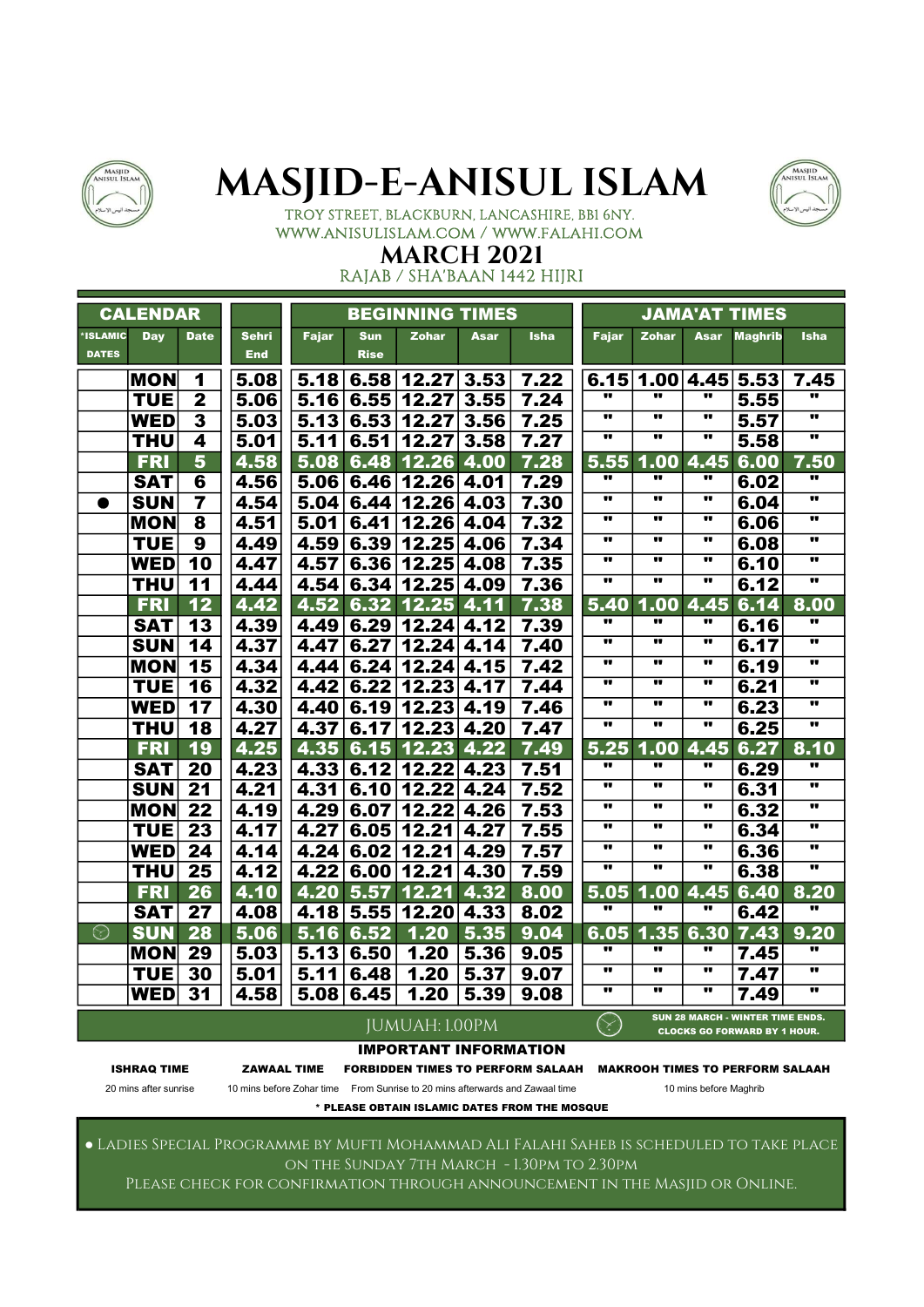



### TROY STREET, BLACKBURN, LANCASHIRE, BB1 6NY. www.anisulislam.com / www.falahi.com

### APRIL 2021

SHA'BAAN / RAMADHAN 1442 HIJRI

|                 | <b>CALENDAR</b> |                          |              |              |             | <b>BEGINNING TIMES</b> |             |             |                         |                         |                         | <b>JAMA'AT TIMES</b> |                         |
|-----------------|-----------------|--------------------------|--------------|--------------|-------------|------------------------|-------------|-------------|-------------------------|-------------------------|-------------------------|----------------------|-------------------------|
| <b>'ISLAMIC</b> | Day             | <b>Date</b>              | <b>Sehri</b> | <b>Fajar</b> | <b>Sun</b>  | <b>Zohar</b>           | <b>Asar</b> | <b>Isha</b> | <b>Fajar</b>            | Zohar                   | Asar                    | <b>Maghrib</b>       | <b>Isha</b>             |
| <b>DATES</b>    |                 |                          | <b>End</b>   |              | <b>Rise</b> |                        |             |             |                         |                         |                         |                      |                         |
|                 | THU             | 1                        | 4.56         | 5.06         | 6.43        | 1.19                   | 5.40        | 9.10        | 6.05                    |                         | 1.35 6.30               | 7.51                 | 9.20                    |
|                 | <b>FRI</b>      | $\overline{2}$           | 4.53         | 5.03         | 6.40        | 1.18                   | 5.41        | 9.12        |                         | 5.55 1.35               | 6.30                    | 7.53                 | 9.30                    |
|                 | <b>SAT</b>      | $\overline{\mathbf{3}}$  | 4.51         | 5.01         | 6.38        | 1.18                   | 5.43        | 9.13        | w                       | π.                      | π                       | 7.55                 | w                       |
| $\bullet$       | <b>SUN</b>      | 4                        | 4.49         | 4.59         | 6.35        | 1.18                   | 5.44        | 9.14        | ν.                      | .,                      |                         | 7.56                 | .,                      |
|                 | <b>MON</b>      | 5                        | 4.46         | 4.56         | 6.33        | 1.18                   | 5.45        | 9.16        | .,                      | .,                      | ν.                      | 7.58                 |                         |
|                 | <b>TUE</b>      | $6\phantom{a}$           | 4.44         | 4.54         | 6.31        | 1.17                   | 5.47        | 9.18        | $\bullet$               |                         | $\bullet\bullet$        | 8.00                 | π.                      |
|                 | <b>WED</b>      | 7                        | 4.41         | 4.51         | 6.28        | 1.17                   | 5.48        | 9.20        | w                       | .,                      |                         | 8.02                 | .,                      |
|                 | <b>THU</b>      | 8                        | 4.39         | 4.49         | 6.26        | 1.17                   | 5.49        | 9.21        | w                       |                         |                         | 8.04                 |                         |
|                 | <b>FRI</b>      | 9                        | 4.37         | 4.47         | 6.23        | 1.16                   | 5.51        | 9.22        | 5.40                    | 1.35                    | 6.45                    | 8.06                 | 9.40                    |
|                 | <b>SAT</b>      | 10                       | 4.34         | 4.44         | 6.21        | 1.16                   | 5.52        | 9.23        | w                       |                         | w                       | 8.07                 | w                       |
|                 | <b>SUN</b>      | $\overline{11}$          | 4.32         | 4.42         | 6.19        | 1.16                   | 5.53        | 9.24        | $\overline{\mathbf{u}}$ | .,                      |                         | 8.09                 | .,                      |
|                 | <b>MON</b>      | 12                       | 4.29         | 4.39         | 6.16        | 1.16                   | 5.54        | 9.26        | ν.                      | .,                      |                         | 8.11                 | π.                      |
|                 | <b>TUE</b>      | 13                       | 4.27         | 4.37         | 6.14        | 1.15                   | 5.56        | 9.27        | 4.47                    | .,                      | ν.                      | 8.13                 |                         |
|                 | <b>WED</b>      | 14                       | 4.25         | 4.35         | 6.12        | 1.15                   | 5.57        | 9.28        | 4.45                    | w                       |                         | 8.15                 | w                       |
|                 | <b>THU</b>      | $\overline{\mathbf{15}}$ | 4.22         | 4.32         | 6.09        | 1.15                   | 5.58        | 9.29        | 4.42                    | w                       | $\overline{\mathbf{u}}$ | 8.17                 | w                       |
|                 | <b>FRI</b>      | 16                       | 4.19         | 4.29         | 6.07        | 1.15                   | 5.59        | 9.30        | 4.39                    | 1.35                    | 6.45                    | 8.19                 | 9.50                    |
|                 | <b>SAT</b>      | 17                       | 4.17         | 4.27         | 6.05        | 1.14                   | 6.01        | 9.31        | 4.37                    | π.                      | .,                      | 8.20                 | .,                      |
|                 | <b>SUN</b>      | 18                       | 4.15         | 4.25         | 6.02        | 1.14                   | 6.02        | 9.32        | 4.35                    | π.                      | $\bullet$               | 8.22                 | π.                      |
|                 | <b>MON</b>      | $\overline{19}$          | 4.12         | 4.22         | 6.00        | 1.14                   | 6.03        | 9.33        | 4.32                    | .,                      |                         | 8.24                 | w                       |
|                 | <b>TUE</b>      | $\overline{20}$          | 4.09         | 4.19         | 5.58        | 1.14                   | 6.04        | 9.34        | 4.29                    | w                       |                         | 8.26                 | $\overline{\mathbf{u}}$ |
|                 | <b>WED</b>      | 21                       | 4.07         | 4.17         | 5.56        | 1.14                   | 6.06        | 9.35        | 4.27                    | .,                      | ν.                      | 8.28                 |                         |
|                 | <b>THU</b>      | $\overline{22}$          | 4.05         | 4.15         | 5.53        | 1.13                   | 6.07        | 9.36        | 4.25                    | w                       | w                       | 8.30                 | $\overline{\mathbf{u}}$ |
|                 | <b>FRI</b>      | 23                       | 4.02         | 4.12         | 5.51        | 1.13                   | 6.08        | 9.37        | 4.22                    | 1.35                    | 7.30                    | 8.31                 | 9.55                    |
|                 | <b>SAT</b>      | 24                       | 3.59         | 4.09         | 5.49        | 1.13                   | 6.09        | 9.38        | 4.19                    |                         | .,                      | 8.33                 |                         |
|                 | <b>SUN</b>      | 25                       | 3.57         | 4.07         | 5.47        | 1.13                   | 6.10        | 9.39        | 4.17                    | $\overline{\mathbf{u}}$ |                         | 8.35                 | $\overline{\mathbf{u}}$ |
|                 | <b>MON</b>      | 26                       | 3.55         | 4.05         | 5.45        | 1.13                   | 6.11        | 9.40        | 4.15                    |                         | $\bullet$               | 8.37                 |                         |
|                 | <b>TUE</b>      | 27                       | 3.53         | 4.03         | 5.42        | 1.13                   | 6.13        | 9.41        | 4.13                    | ν.                      |                         | 8.39                 | π.                      |
|                 | <b>WED</b>      | 28                       | 3.50         | 4.00         | 5.40        | 1.12                   | 6.14        | 9.42        | 4.10                    |                         | w                       | 8.41                 |                         |
|                 | <b>THU</b>      | 29                       | 3.47         | 3.57         | 5.38        | 1.12                   | 6.15        | 9.43        | 4.07                    | π                       | π                       | 8.42                 | w                       |
|                 | <b>FRI</b>      | $\overline{30}$          | 3.44         | 3.54         | 5.36        | 1.12                   | 6.16        | 9.45        |                         | 4.04 1.35               | 7.45                    |                      | 8.44 10.10              |

### JUMUAH: 1.30PM

IMPORTANT INFORMATION

ISHRAQ TIME ZAWAAL TIME FORBIDDEN TIMES TO PERFORM SALAAH MAKROOH TIMES TO PERFORM SALAAH

20 mins after sunrise 10 mins before Zohar time From Sunrise to 20 mins afterwards and Zawaal time 10 mins before Maghrib

PLEASE OBTAIN ISLAMIC DATES FROM THE MOSQUE

● Ladies Special Programme by Mufti Mohammad Ali Falahi Saheb is scheduled to take place on the Sunday 4th April - 2.30pm to 3.30pm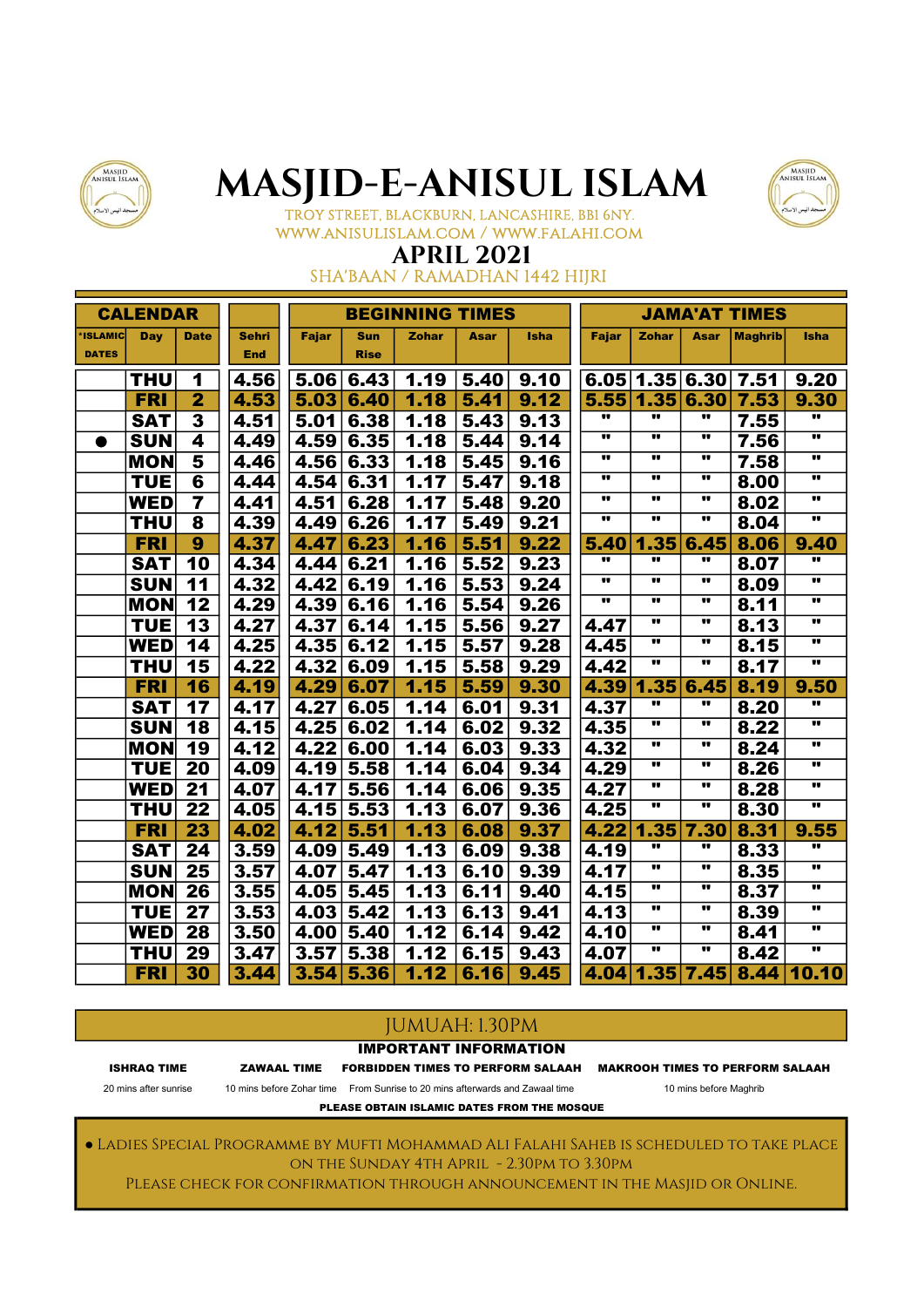



### TROY STREET, BLACKBURN, LANCASHIRE, BB1 6NY. www.anisulislam.com / www.falahi.com

### MAY 2021

RAMADHAN / SHAWWAAL 1442 HIJRI

|              | <b>CALENDAR</b> |                         |              |              |                  | <b>BEGINNING TIMES</b> |      |             |       |                         |                         | <b>JAMA'AT TIMES</b> |                         |
|--------------|-----------------|-------------------------|--------------|--------------|------------------|------------------------|------|-------------|-------|-------------------------|-------------------------|----------------------|-------------------------|
| *ISLAMIC     | <b>Day</b>      | <b>Date</b>             | <b>Sehri</b> | <b>Fajar</b> | <b>Sun</b>       | <b>Zohar</b>           | Asar | <b>Isha</b> | Fajar | <b>Zohar</b>            | Asar                    | <b>Maghrib</b>       | <b>Isha</b>             |
| <b>DATES</b> |                 |                         | <b>End</b>   |              | <b>Rise</b>      |                        |      |             |       |                         |                         |                      |                         |
|              | <b>SAT</b>      | 1                       | 3.41         | 3.51         | 5.34             | 1.12                   | 6.17 | 9.47        | 4.01  | 1.35                    |                         |                      | 7.45 8.46 10.10         |
| ●            | <b>SUN</b>      | $\overline{2}$          | 3.39         |              | $3.49 \mid 5.32$ | 1.12                   | 6.18 | 9.49        | 3.59  | 11                      | w                       | 8.48                 |                         |
|              | <b>MON</b>      | $\overline{\mathbf{3}}$ | 3.36         |              | $3.46 \mid 5.30$ | 1.12                   | 6.19 | 9.51        | 3.56  | $\overline{\mathbf{u}}$ | $\overline{\mathbf{u}}$ | 8.50                 | π                       |
|              | <b>TUE</b>      | 4                       | 3.34         | 3.44         | 5.28             | 1.12                   | 6.20 | 9.52        | 3.54  |                         |                         | 8.51                 | ν.                      |
|              | <b>WED</b>      | 5                       | 3.32         |              | 3.42 5.26        | 1.12                   | 6.21 | 9.54        | 3.52  |                         | $\bullet$               | 8.53                 | π.                      |
|              | <b>THU</b>      | $6\phantom{1}6$         | 3.29         | 3.39         | 5.24             | 1.12                   | 6.22 | 9.56        | 3.49  | π                       | $\bullet\bullet$        | 8.55                 | $\overline{\mathbf{u}}$ |
|              | <b>FRI</b>      | $\overline{\mathbf{7}}$ | 3.27         | 3.37         | 5.22             | 1.11                   | 6.24 | 9.57        | 3.47  | 1.35                    | 7.45                    | 8.57                 | 10.20                   |
|              | <b>SAT</b>      | 8                       | 3.25         |              | 3.35 5.20        | 1.11                   | 6.25 | 9.59        | 3.45  |                         | 11                      | 8.59                 |                         |
|              | <b>SUN</b>      | $\overline{9}$          | 3.23         |              | 3.33 5.19        | 1.11                   | 6.26 | 10.00       | 3.43  | π                       | $\bullet\bullet$        | 9.00                 | π                       |
|              | <b>MON</b>      | 10                      | 3.21         |              | 3.31   5.17      | 1.11                   | 6.27 | 10.02       | 3.41  | $\overline{\mathbf{u}}$ | $\overline{\mathbf{u}}$ | 9.02                 | π                       |
|              | <b>TUE</b>      | 11                      | 3.19         |              | $3.29$ 5.15      | 1.11                   | 6.28 | 10.04       | 3.39  | $\overline{\mathbf{u}}$ | π                       | 9.04                 | π                       |
|              | <b>WED</b>      | 12                      | 3.17         | 3.27         | 5.13             | 1.11                   | 6.29 | 10.06       | 3.37  | π.                      | $\bullet$               | 9.06                 | π.                      |
|              | <b>THU</b>      | $\overline{13}$         | 3.14         |              | $3.24 \mid 5.11$ | 1.11                   | 6.30 | 10.07       | 4.00  | w                       | w                       | 9.07                 | υ.                      |
|              | <b>FRI</b>      | 14                      | 3.12         |              | $3.22$ 5.10      | 1.11                   | 6.31 | 10.09       | 4.00  | 1.35                    | 7.45                    | 9.09                 | 10.30                   |
|              | <b>SAT</b>      | 15                      | 3.10         |              | 3.20 5.08        | 1.11                   | 6.32 | 10.11       | π     | .,                      | .,                      | 9.11                 | w                       |
|              | <b>SUN</b>      | 16                      | 3.08         |              | $3.18$ 5.06      | 1.11                   | 6.33 | 10.12       | .,    |                         |                         | 9.12                 | $\overline{\mathbf{u}}$ |
|              | <b>MON</b>      | 17                      | 3.06         |              | 3.16 5.05        | 1.11                   | 6.34 | 10.14       | w     |                         |                         | 9.14                 | $\overline{\mathbf{u}}$ |
|              | <b>TUE</b>      | 18                      | 3.04         |              | 3.14 5.03        | 1.11                   | 6.34 | 10.15       | .,    | $\overline{\mathbf{u}}$ |                         | 9.15                 | π                       |
|              | <b>WED</b>      | 19                      | 3.02         | 3.12         | 5.02             | 1.11                   | 6.35 | 10.17       | w     | $\overline{\mathbf{u}}$ | $\bullet$               | 9.17                 | π                       |
|              | <b>THU</b>      | $\overline{20}$         | 3.00         | 3.10         | 5.00             | 1.11                   | 6.36 | 10.19       | w     | $\overline{\mathbf{u}}$ | $\overline{\mathbf{u}}$ | 9.19                 | π                       |
|              | <b>FRI</b>      | 21                      | 2.58         |              | 3.08 4.59        | 1.12                   | 6.37 | 10.20       | 4.00  | 1.35                    | 7.45                    | 9.20                 | 10.40                   |
|              | <b>SAT</b>      | 22                      | 2.56         |              | 3.06 4.57        | 1.12                   |      | 6.38 10.22  | π.    | 11                      | .,                      | 9.22                 | w                       |
|              | <b>SUN</b>      | 23                      | 2.54         |              | $3.04 \mid 4.56$ | 1.12                   | 6.39 | 10.23       | π     | $\bullet\bullet$        | $\bullet\bullet$        | 9.23                 | $\bullet\bullet$        |
|              | <b>MON</b>      | 24                      | 2.52         |              | $3.02$ 4.55      | 1.12                   | 6.40 | 10.25       | w     | $\overline{\mathbf{u}}$ | w                       | 9.25                 | w                       |
|              | <b>TUE</b>      | 25                      | 2.49         |              | $2.59$ 4.54      | 1.12                   | 6.41 | 10.26       | π     | $\overline{\mathbf{u}}$ | $\overline{\mathbf{u}}$ | 9.26                 | π                       |
|              | <b>WED</b>      | 26                      | 2.48         | 2.58         | 4.52             | 1.12                   | 6.41 | 10.28       | π.    | $\bullet\bullet$        | $\bullet$               | 9.28                 | ν.                      |
|              | <b>THU</b>      | $\overline{27}$         | 2.46         |              | 2.56 4.51        | 1.12                   | 6.42 | 10.29       | w     |                         | w                       | 9.29                 | π.                      |
|              | <b>FRI</b>      | 28                      | 2.45         | 2.55         | 4.50             | 1.12                   | 6.43 | 10.30       | 4.00  | 1.35                    | 7.45                    | 9.30                 | 10.50                   |
|              | <b>SAT</b>      | 29                      | 2.43         |              | $2.53 \mid 4.49$ | 1.12                   | 6.44 | 10.32       |       |                         |                         | 9.32                 | π.                      |
|              | <b>SUN</b>      | $\overline{30}$         | 2.42         | 2.52         | 4.48             | 1.12                   | 6.44 | 10.33       | π     | $\overline{\mathbf{u}}$ | $\overline{\mathbf{u}}$ | 9.33                 | $\overline{\mathbf{u}}$ |
|              | <b>MON</b>      | $\overline{31}$         | 2.40         | 2.50         | 4.47             | 1.13                   | 6.45 | 10.34       | w     | w                       | $\overline{\mathbf{u}}$ | 9.34                 | $\overline{\mathbf{u}}$ |
|              |                 |                         |              |              |                  | <b>JUMUAH: 1.30PM</b>  |      |             |       |                         |                         |                      |                         |

#### IMPORTANT INFORMATION

ISHRAQ TIME ZAWAAL TIME FORBIDDEN TIMES TO PERFORM SALAAH MAKROOH TIMES TO PERFORM SALAAH

20 mins after sunrise 10 mins before Zohar time From Sunrise to 20 mins afterwards and Zawaal time 10 mins before Maghrib

PLEASE OBTAIN ISLAMIC DATES FROM THE MOSQUE

● Ladies Special Programme by Mufti Mohammad Ali Falahi Saheb is scheduled to take place on the Sunday 2nd May - 2.30pm to 3.30pm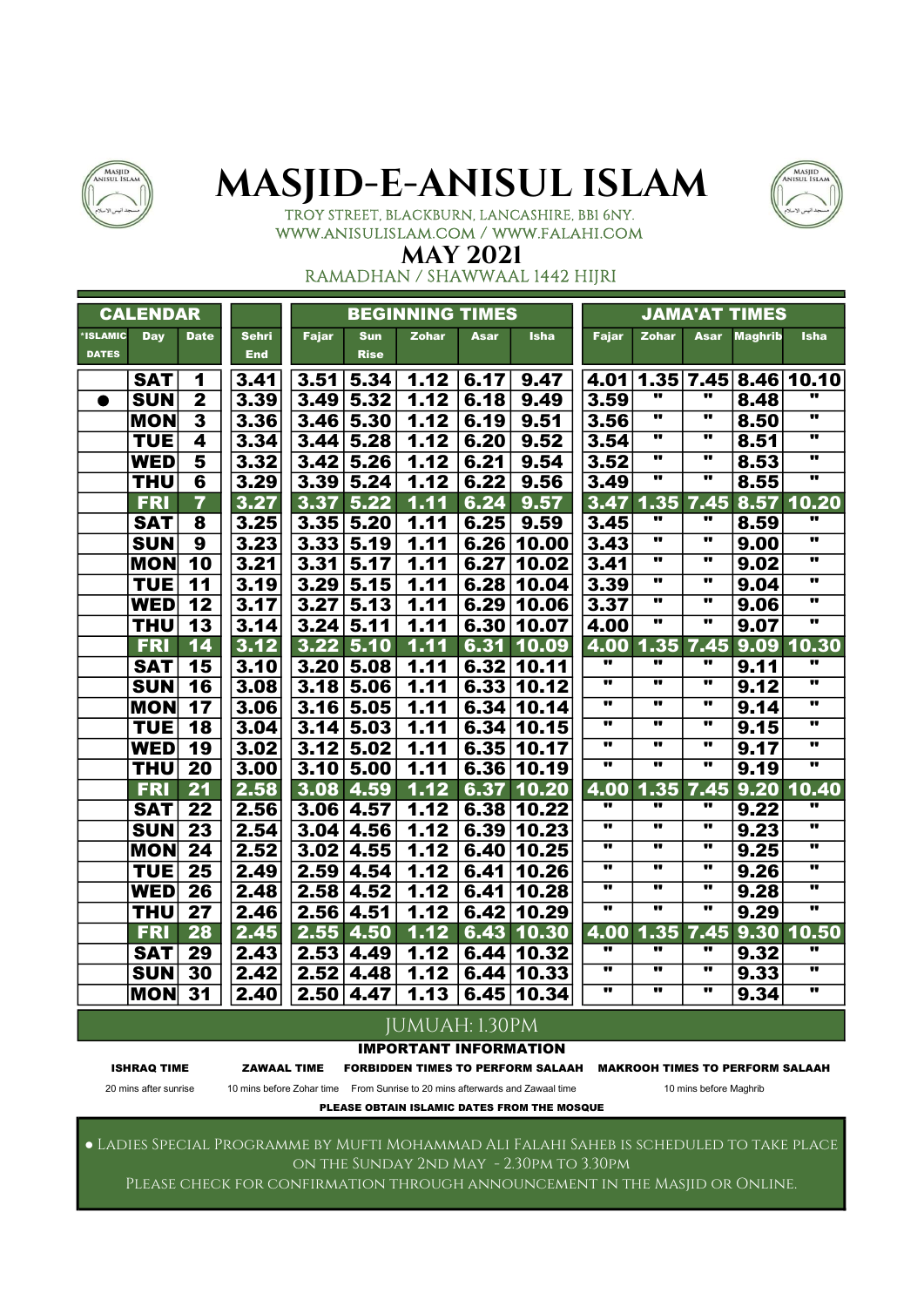



TROY STREET, BLACKBURN, LANCASHIRE, BB1 6NY. www.anisulislam.com / www.falahi.com

## JUNE 2021

SHAWWAAL / DHUL QA'DAH 1442 HIJRI

|                | <b>CALENDAR</b> |                         |              |              |             | <b>BEGINNING TIMES</b> |      |             |                         |                         |                         | <b>JAMA'AT TIMES</b> |              |
|----------------|-----------------|-------------------------|--------------|--------------|-------------|------------------------|------|-------------|-------------------------|-------------------------|-------------------------|----------------------|--------------|
| <b>ISLAMIC</b> | Day             | <b>Date</b>             | <b>Sehri</b> | <b>Fajar</b> | <b>Sun</b>  | <b>Zohar</b>           | Asar | <b>Isha</b> | <b>Fajar</b>            | <b>Zohar</b>            | Asar                    | Maghrib              | <b>Isha</b>  |
| <b>DATES</b>   |                 |                         | <b>End</b>   |              | <b>Rise</b> |                        |      |             |                         |                         |                         | <b>Iftaar</b>        |              |
|                | <b>TUE</b>      | 1                       | 2.39         | 2.49         | 4.46        | 1.13                   | 6.46 | 10.35       | 4.00                    | 1.35                    | 7.45                    |                      | 9.35 10.50   |
|                | <b>WED</b>      | $\mathbf 2$             | 2.37         | 2.47         | 4.45        | 1.13                   | 6.47 | 10.36       |                         |                         |                         | 9.36                 |              |
|                | <b>THU</b>      | $\overline{\mathbf{3}}$ | 2.36         | 2.46         | 4.44        | 1.13                   | 6.47 | 10.38       | $\overline{\mathbf{u}}$ | $\overline{\mathbf{u}}$ | $\overline{\mathbf{u}}$ | 9.38                 | w            |
|                | <b>FRI</b>      | 4                       | 2.36         | 2.46         | 4.44        | 1.13                   | 6.48 | 10.39       | 4.00                    | 1.35                    | 7.45                    | 9.39                 | 10.55        |
|                | <b>SAT</b>      | 5                       | 2.34         | 2.44         | 4.43        | 1.13                   | 6.49 | 10.40       |                         |                         | 11                      | 9.40                 |              |
| $\bullet$      | <b>SUN</b>      | 6                       | 2.32         | 2.42         | 4.42        | 1.14                   | 6.49 | 10.41       |                         | $\overline{\mathbf{u}}$ | .,                      | 9.41                 | w            |
|                | <b>MON</b>      | $\overline{\mathbf{7}}$ | 2.32         | 2.42         | 4.42        | 1.14                   | 6.50 | 10.42       |                         |                         |                         | 9.42                 | .,           |
|                | <b>TUE</b>      | 8                       | 2.30         | 2.40         | 4.41        | 1.14                   | 6.50 | 10.43       |                         | $\bullet\bullet$        |                         | 9.43                 |              |
|                | <b>WED</b>      | 9                       | 2.30         | 2.40         | 4.41        | 1.14                   | 6.51 | 10.43       |                         |                         | π                       | 9.43                 | .,           |
|                | <b>THU</b>      | $\overline{10}$         | 2.28         | 2.38         | 4.40        | 1.14                   | 6.51 | 10.44       | w                       | $\bullet$               | w                       | 9.44                 | w            |
|                | <b>FRI</b>      | $\overline{11}$         | 2.28         | 2.38         | 4.40        | 1.15                   | 6.52 | 10.45       | 4.00                    | 1.35                    | 7.45                    |                      | $9.45$ 11.00 |
|                | <b>SAT</b>      | 12                      | 2.26         | 2.36         | 4.39        | 1.15                   | 6.52 | 10.46       |                         | $\overline{\mathbf{u}}$ | π                       | 9.46                 |              |
|                | <b>SUN</b>      | 13                      | 2.25         | 2.35         | 4.39        | 1.15                   | 6.53 | 10.46       |                         | $\overline{\mathbf{u}}$ | $\blacksquare$          | 9.46                 | π.           |
|                | <b>MON</b>      | 14                      | 2.25         | 2.35         | 4.39        | 1.15                   | 6.53 | 10.47       |                         | $\overline{\mathbf{u}}$ |                         | 9.47                 |              |
|                | <b>TUE</b>      | 15                      | 2.25         | 2.35         | 4.39        | 1.15                   | 6.53 | 10.47       | .,                      | $\bullet\bullet$        |                         | 9.47                 | .,           |
|                | <b>WED</b>      | 16                      | 2.25         | 2.35         | 4.39        | 1.16                   | 6.54 | 10.48       |                         | $\bullet\bullet$        |                         | 9.48                 |              |
|                | <b>THU</b>      | 17                      | 2.25         | 2.35         | 4.39        | 1.16                   | 6.54 | 10.48       |                         | $\bullet$               | π.                      | 9.48                 |              |
|                | <b>FRI</b>      | 18                      | 2.25         | 2.35         | 4.39        | 1.16                   | 6.54 | 10.49       | 4.05                    | 1.35                    | 7.45                    | 9.49                 | 11.00        |
|                | <b>SAT</b>      | $\overline{19}$         | 2.25         | 2.35         | 4.39        | 1.16                   | 6.55 | 10.49       | .,                      | .,                      | 11                      | 9.49                 |              |
|                | <b>SUN</b>      | 20                      | 2.26         | 2.36         | 4.39        | 1.17                   | 6.55 | 10.49       |                         | $\bullet\bullet$        |                         | 9.49                 | π            |
|                | <b>MON</b>      | $\overline{21}$         | 2.26         | 2.36         | 4.39        | 1.17                   | 6.55 | 10.50       |                         |                         |                         | 9.50                 | .,           |
|                | <b>TUE</b>      | 22                      | 2.26         | 2.36         | 4.39        | 1.17                   | 6.55 | 10.50       |                         |                         |                         | 9.50                 |              |
|                | <b>WED</b>      | 23                      | 2.28         | 2.38         | 4.40        | 1.17                   | 6.55 | 10.50       | .,                      |                         |                         | 9.50                 | .,           |
|                | <b>THU</b>      | 24                      | 2.28         | 2.38         | 4.40        | 1.17                   | 6.56 | 10.50       |                         |                         |                         | 9.50                 |              |
|                | <b>FRI</b>      | 25                      | 2.28         | 2.38         | 4.40        | 1.18                   | 6.56 | 10.50       | 4.10                    | 1.35                    | 7.45                    | 9.50                 | 11.00        |
|                | <b>SAT</b>      | 26                      | 2.30         | 2.40         | 4.41        | 1.18                   | 6.56 | 10.50       | $\overline{\mathbf{u}}$ | $\overline{\mathbf{u}}$ | $\overline{\mathbf{u}}$ | 9.50                 | w            |
|                | <b>SUN</b>      | 27                      | 2.30         | 2.40         | 4.41        | 1.18                   | 6.56 | 10.50       | .,                      | $\bullet\bullet$        |                         | 9.50                 | ν.           |
|                | <b>MON</b>      | 28                      | 2.32         | 2.42         | 4.42        | 1.18                   | 6.56 | 10.49       |                         | $\bullet\bullet$        | .,                      | 9.49                 |              |
|                | <b>TUE</b>      | 29                      | 2.32         | 2.42         | 4.43        | 1.18                   | 6.56 | 10.49       | .,                      | $\bullet\bullet$        | .,                      | 9.49                 | .,           |
|                | <b>WED</b>      | $\overline{30}$         | 2.33         | 2.43         | 4.43        | 1.19                   | 6.56 | 10.49       | .,                      |                         | .,                      | 9.49                 | π.           |

### JUMUAH: 1.30PM

IMPORTANT INFORMATION

ISHRAQ TIME ZAWAAL TIME FORBIDDEN TIMES TO PERFORM SALAAH MAKROOH TIMES TO PERFORM SALAAH

20 mins after sunrise 10 mins before Zohar time From Sunrise to 20 mins afterwards and Zawaal time 10 mins before Maghrib

PLEASE OBTAIN ISLAMIC DATES FROM THE MOSQUE

● Ladies Special Programme by Mufti Mohammad Ali Falahi Saheb is scheduled to take place on the Sunday 6th June - 2.30pm to 3.30pm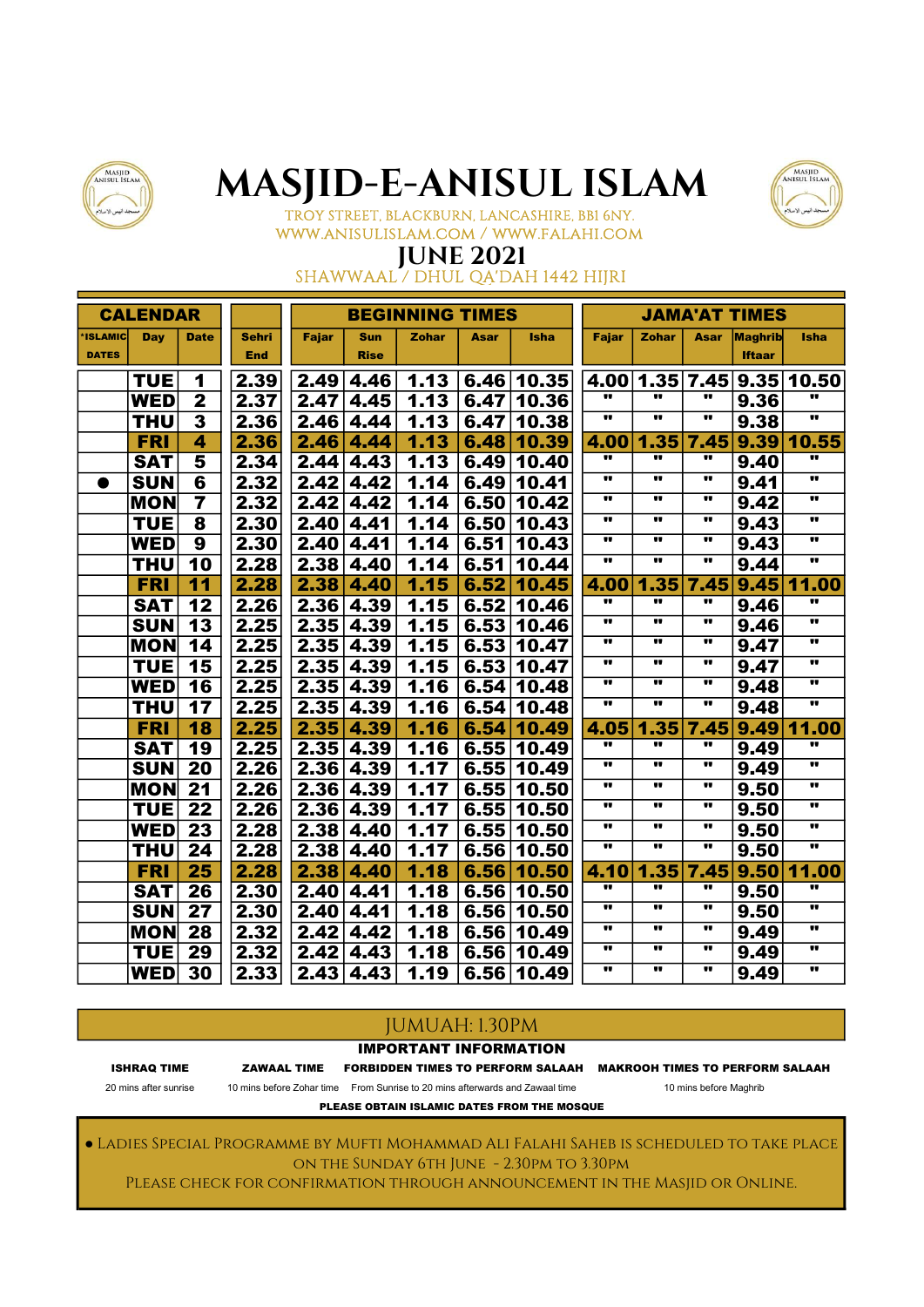



### TROY STREET, BLACKBURN, LANCASHIRE, BB1 6NY. www.anisulislam.com / www.falahi.com

### JULY 2021

DHUL QA'DAH / DHUL HIJJAH 1442 HIJRI

|                                 | <b>CALENDAR</b> |                          |              |              |                  | <b>BEGINNING TIMES</b>       |      |             |                         |                         |                         | <b>JAMA'AT TIMES</b> |                           |
|---------------------------------|-----------------|--------------------------|--------------|--------------|------------------|------------------------------|------|-------------|-------------------------|-------------------------|-------------------------|----------------------|---------------------------|
| <b>'ISLAMIC</b><br><b>DATES</b> | <b>Day</b>      | <b>Date</b>              | <b>Sehri</b> | <b>Fajar</b> | <b>Sun</b>       | <b>Zohar</b>                 | Asar | <b>Isha</b> | <b>Fajar</b>            | <b>Zohar</b>            | <b>Asar</b>             | <b>Maghrib</b>       | <b>Isha</b>               |
|                                 |                 |                          | <b>End</b>   |              | <b>Rise</b>      |                              |      |             |                         |                         |                         | <b>Iftaar</b>        |                           |
|                                 | <b>THU</b>      | 1                        | 2.35         |              | $2.45 \mid 4.44$ | 1.19                         |      | 6.56 10.48  |                         |                         |                         |                      | 4.10 1.35 7.45 9.48 11.00 |
|                                 | <b>FRI</b>      | $\overline{\mathbf{2}}$  | 2.37         | 2.47         | 4.45             | 1.19                         | 6.55 | 10.48       |                         | 4.15 1.35               | 7.45                    | 9.48                 | 11.00                     |
|                                 | <b>SAT</b>      | 3                        | 2.37         | 2.47         | 4.46             | 1.19                         | 6.55 | 10.47       | w                       | $\overline{\mathbf{u}}$ | "                       | 9.47                 | w                         |
| ●                               | <b>SUN</b>      | 4                        | 2.38         | 2.48         | 4.46             | 1.19                         | 6.55 | 10.47       | $\overline{\mathbf{u}}$ | .,                      | $\bullet\bullet$        | 9.47                 | w                         |
|                                 | <b>MON</b>      | $\overline{\mathbf{5}}$  | 2.39         | 2.49         | 4.47             | 1.20                         | 6.55 | 10.46       | $\overline{\mathbf{u}}$ | .,                      | $\bullet$               | 9.46                 | w                         |
|                                 | <b>TUE</b>      | $6\phantom{1}6$          | 2.40         | 2.50         | 4.48             | 1.20                         | 6.55 | 10.46       | $\bullet$               | $\bullet$               | $\bullet\bullet$        | 9.46                 | .,                        |
|                                 | <b>WED</b>      | $\overline{\mathbf{7}}$  | 2.42         | 2.52         | 4.49             | 1.20                         | 6.54 | 10.45       | .,                      |                         | $\bullet\bullet$        | 9.45                 | π.                        |
|                                 | <b>THU</b>      | $\overline{\mathbf{8}}$  | 2.43         | 2.53         | 4.50             | 1.20                         | 6.54 | 10.44       | $\overline{\mathbf{u}}$ | $\overline{\mathbf{u}}$ | $\overline{\mathbf{u}}$ | 9.44                 | w                         |
|                                 | <b>FRI</b>      | $\overline{9}$           | 2.44         | 2.54         | 4.51             | 1.20                         | 6.54 | 10.43       | 4.25                    | 1.35                    | 7.45                    | 9.43                 | 10.55                     |
|                                 | <b>SAT</b>      | 10                       | 2.45         |              | 2.55 4.53        | 1.20                         | 6.53 | 10.42       | π.                      |                         | .,                      | 9.42                 | w                         |
|                                 | <b>SUN</b>      | $\overline{11}$          | 2.46         |              | $2.56$ 4.54      | 1.20                         | 6.53 | 10.42       | $\overline{\mathbf{u}}$ |                         | $\bullet\bullet$        | 9.42                 | $\overline{\mathbf{u}}$   |
|                                 | <b>MON</b>      | $\overline{12}$          | 2.49         | 2.59         | 4.55             | 1.21                         | 6.52 | 10.41       | $\overline{\mathbf{u}}$ | $\overline{\mathbf{u}}$ | $\bullet$               | 9.41                 | π                         |
|                                 | <b>TUE</b>      | $\overline{13}$          | 2.50         | 3.00         | 4.56             | 1.21                         | 6.52 | 10.40       |                         |                         | $\bullet\bullet$        | 9.40                 | $\overline{\mathbf{u}}$   |
|                                 | <b>WED</b>      | 14                       | 2.51         | 3.01         | 4.57             | 1.21                         | 6.51 | 10.38       | w                       |                         | π                       | 9.38                 | π                         |
|                                 | <b>THU</b>      | $\overline{\mathbf{15}}$ | 2.53         |              | $3.03$ 4.59      | 1.21                         | 6.51 | 10.37       | w                       | $\overline{\mathbf{u}}$ | w                       | 9.37                 | π                         |
|                                 | <b>FRI</b>      | 16                       | 2.55         |              | $3.05$ $5.00$    | 1.21                         | 6.50 | 10.36       | 4.30                    | .35<br>1                | 7.45                    | 9.36                 | 10.45                     |
|                                 | <b>SAT</b>      | 17                       | 2.56         |              | 3.06 5.01        | 1.21                         | 6.50 | 10.35       | $\overline{\mathbf{u}}$ | $\overline{\mathbf{u}}$ | .,                      | 9.35                 | 11                        |
|                                 | <b>SUN</b>      | 18                       | 2.59         |              | $3.09$ 5.03      | 1.21                         | 6.49 | 10.34       | $\overline{\mathbf{u}}$ | $\overline{\mathbf{u}}$ | $\overline{\mathbf{u}}$ | 9.34                 | $\overline{\mathbf{u}}$   |
|                                 | <b>MON</b>      | 19                       | 3.00         |              | 3.10 5.04        | 1.21                         | 6.48 | 10.32       | w                       | $\bullet$               |                         | 9.32                 | $\overline{\mathbf{u}}$   |
|                                 | <b>TUE</b>      | $\overline{20}$          | 3.03         |              | $3.13$ 5.06      | 1.21                         | 6.48 | 10.31       | $\overline{\mathbf{u}}$ | $\overline{\mathbf{u}}$ | $\overline{\mathbf{u}}$ | 9.31                 | $\overline{\mathbf{u}}$   |
|                                 | <b>WED</b>      | $\overline{2}1$          | 3.04         |              | 3.14 5.07        | 1.21                         | 6.47 | 10.30       | $\overline{\mathbf{u}}$ | $\overline{\mathbf{u}}$ |                         | 9.30                 | $\overline{\mathbf{u}}$   |
|                                 | <b>THU</b>      | $\overline{2}2$          | 3.07         | 3.17         | 5.09             | 1.21                         | 6.46 | 10.28       | $\overline{\mathbf{u}}$ | $\overline{\mathbf{u}}$ | $\overline{\mathbf{u}}$ | 9.28                 | $\overline{\mathbf{u}}$   |
|                                 | <b>FRI</b>      | 23                       | 3.08         | 3.18         | 5.10             | 1.21                         | 6.45 | 10.27       | 4.40                    | .35<br>1                | 7.45                    | 9.27                 | 10.35                     |
|                                 | <b>SAT</b>      | 24                       | 3.11         | 3.21         | 5.12             | 1.21                         | 6.44 | 10.25       | w                       | $\overline{\mathbf{u}}$ |                         | 9.25                 |                           |
|                                 | <b>SUN</b>      | $\overline{25}$          | 3.12         | 3.22         | 5.13             | 1.21                         | 6.43 | 10.24       | π                       | $\overline{\mathbf{u}}$ | $\overline{\mathbf{u}}$ | 9.24                 | $\overline{\mathbf{u}}$   |
|                                 | <b>MON</b>      | $\overline{26}$          | 3.15         | 3.25         | 5.15             | 1.21                         | 6.43 | 10.22       | $\overline{\mathbf{u}}$ | $\overline{\mathbf{u}}$ | $\overline{\mathbf{u}}$ | 9.22                 | $\overline{\mathbf{u}}$   |
|                                 | <b>TUE</b>      | $\overline{27}$          | 3.16         | 3.26         | 5.16             | 1.21                         | 6.42 | 10.20       | .,                      | .,                      | $\bullet\bullet$        | 9.20                 | $\overline{\mathbf{u}}$   |
|                                 | <b>WED</b>      | 28                       | 3.18         | 3.28         | 5.18             | 1.21                         | 6.41 | 10.19       | $\bullet$               | $\bullet$               | $\bullet$               | 9.19                 | π                         |
|                                 | <b>THU</b>      | 29                       | 3.20         | 3.30         | 5.20             | 1.21                         | 6.40 | 10.17       | w                       | w                       | $\overline{\mathbf{u}}$ | 9.17                 | $\overline{\mathbf{u}}$   |
|                                 | <b>FRI</b>      | 30                       | 3.22         | 3.32         | 5.21             | 1.21                         | 6.39 | 10.15       | 4.50                    | 1.35                    | 7.45                    | 9.15                 | 10.25                     |
|                                 | <b>SAT</b>      | 31                       | 3.24         |              | 3.34 5.23        | 1.21                         | 6.38 | 10.15       |                         |                         | w                       | 9.14                 | 11                        |
|                                 |                 |                          |              |              |                  | JUMUAH: 1.30PM               |      |             |                         |                         |                         |                      |                           |
|                                 |                 |                          |              |              |                  | <b>IMPORTANT INFORMATION</b> |      |             |                         |                         |                         |                      |                           |
|                                 |                 |                          |              |              |                  |                              |      |             |                         |                         |                         |                      |                           |

ISHRAQ TIME ZAWAAL TIME FORBIDDEN TIMES TO PERFORM SALAAH MAKROOH TIMES TO PERFORM SALAAH

20 mins after sunrise 10 mins before Zohar time From Sunrise to 20 mins afterwards and Zawaal time 10 mins before Maghrib

PLEASE OBTAIN ISLAMIC DATES FROM THE MOSQUE

● Ladies Special Programme by Mufti Mohammad Ali Falahi Saheb is scheduled to take place on the Sunday 4th July - 2.30pm to 3.30pm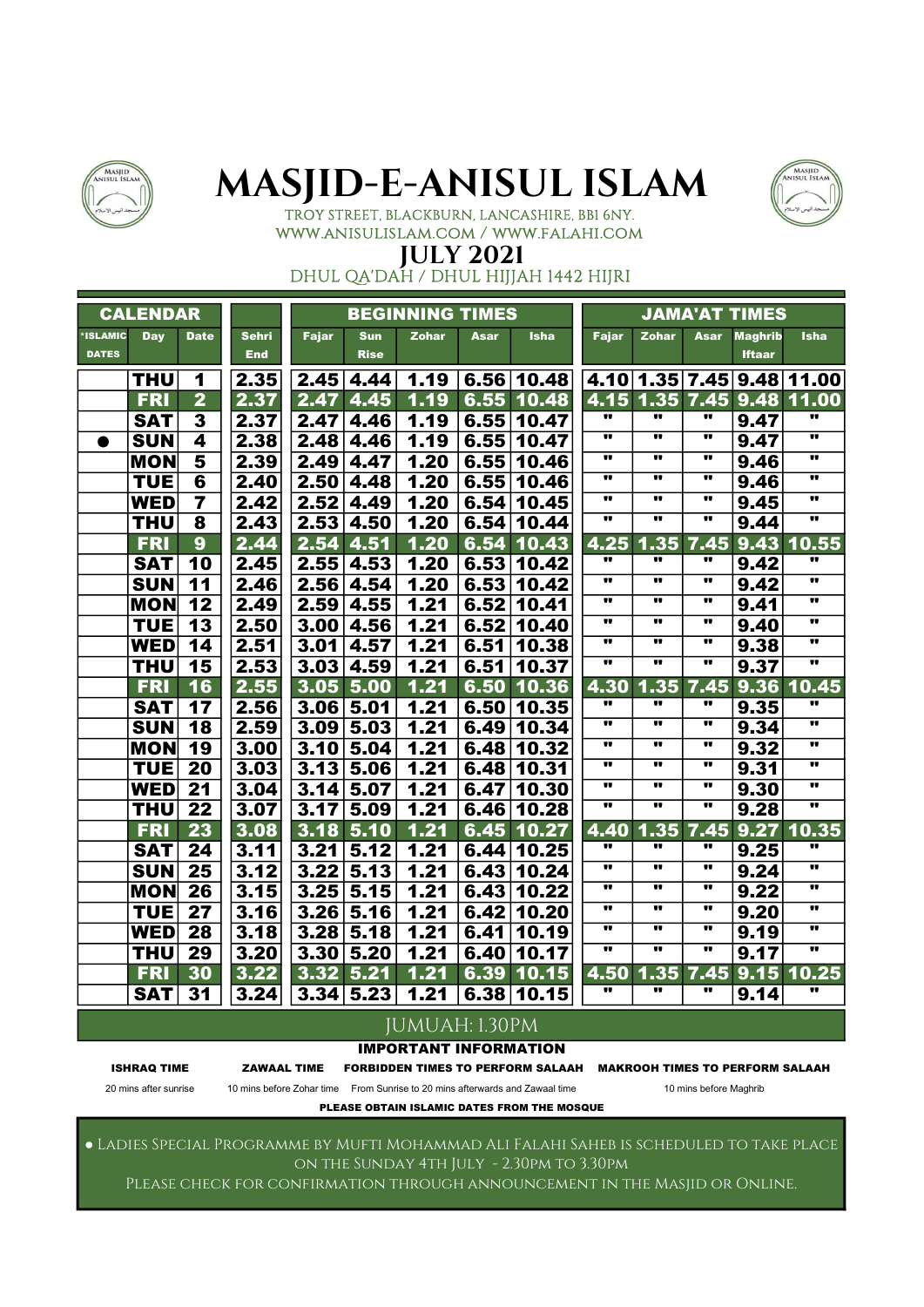



TROY STREET, BLACKBURN, LANCASHIRE, BB1 6NY. www.anisulislam.com / www.falahi.com

### AUGUST 2021

DHUL HIJJAH 1442 / MUHARRAM 1443 HIJRI

|                | <b>CALENDAR</b> |                         |              |       |             | <b>BEGINNING TIMES</b> |      |             |                         |                         |                         | <b>JAMA'AT TIMES</b> |                          |
|----------------|-----------------|-------------------------|--------------|-------|-------------|------------------------|------|-------------|-------------------------|-------------------------|-------------------------|----------------------|--------------------------|
| <b>ISLAMIC</b> | Day             | <b>Date</b>             | <b>Sehri</b> | Fajar | Sun         | <b>Zohar</b>           | Asar | <b>Isha</b> | <b>Fajar</b>            | <b>Zohar</b>            | Asar                    | <b>Maghrib</b>       | <b>Isha</b>              |
| <b>DATES</b>   |                 |                         | <b>End</b>   |       | <b>Rise</b> |                        |      |             |                         |                         |                         |                      |                          |
| $\bullet$      | <b>SUN</b>      | 1                       | 3.26         | 3.36  | 5.25        | 1.21                   |      | 6.36 10.14  | 4.50                    | 1.35                    |                         |                      | 7.45 9.12 10.25          |
|                | <b>MON</b>      | $\overline{\mathbf{2}}$ | 3.28         | 3.38  | 5.26        | 1.21                   | 6.35 | 10.12       | w                       |                         | w                       | 9.10                 |                          |
|                | <b>TUE</b>      | $\overline{\mathbf{3}}$ | 3.30         | 3.40  | 5.28        | 1.21                   | 6.34 | 10.11       | $\overline{\mathbf{u}}$ | $\overline{\mathbf{u}}$ | $\overline{\mathbf{u}}$ | 9.08                 | w                        |
|                | <b>WED</b>      | 4                       | 3.32         | 3.42  | 5.30        | 1.21                   | 6.33 | 10.09       |                         |                         |                         | 9.06                 | π                        |
|                | <b>THU</b>      | 5                       | 3.35         | 3.45  | 5.31        | 1.21                   | 6.32 | 10.07       | $\overline{\mathbf{u}}$ | $\overline{\mathbf{u}}$ | $\overline{\mathbf{u}}$ | 9.04                 | $\overline{\mathbf{u}}$  |
|                | <b>FRI</b>      | 6                       | 3.37         | 3.47  | 5.33        | 1.21                   | 6.31 | 10.05       | 5.00                    | 1.35                    | 7.45                    | 9.02                 | 10.15                    |
|                | <b>SAT</b>      | $\overline{\mathbf{r}}$ | 3.39         | 3.49  | 5.35        | 1.21                   | 6.29 | 10.04       | .,                      | .,                      | w                       | 9.00                 |                          |
|                | <b>SUN</b>      | 8                       | 3.40         | 3.50  | 5.37        | 1.21                   | 6.28 | 10.03       | π.                      |                         | π.                      | 8.58                 | $\overline{\mathbf{u}}$  |
|                | <b>MON</b>      | $\overline{\mathbf{9}}$ | 3.42         | 3.52  | 5.38        | 1.20                   | 6.27 | 10.02       |                         | $\bullet\bullet$        | π.                      | 8.56                 | π                        |
|                | <b>TUE</b>      | $\overline{10}$         | 3.45         | 3.55  | 5.40        | 1.20                   | 6.25 | 10.01       | $\overline{\mathbf{u}}$ | $\overline{\mathbf{u}}$ | $\overline{\mathbf{u}}$ | 8.54                 |                          |
|                | <b>WED</b>      | 11                      | 3.47         | 3.57  | 5.42        | 1.20                   | 6.24 | 10.00       | .,                      |                         |                         | 8.52                 | .,                       |
|                | <b>THU</b>      | 12                      | 3.48         | 3.58  | 5.44        | 1.20                   | 6.23 | 9.59        | π                       | .,                      | .,                      | 8.50                 | w                        |
|                | <b>FRI</b>      | 13                      | 3.50         | 4.00  | 5.45        | 1.20                   | 6.21 | 9.57        | 5.10                    | 1.35                    | 7.30                    | 8.48                 | 10.05                    |
|                | <b>SAT</b>      | 14                      | 3.53         | 4.03  | 5.47        | 1.20                   | 6.20 | 9.54        | π                       |                         | .,                      | 8.46                 | w                        |
|                | <b>SUN</b>      | 15                      | 3.55         | 4.05  | 5.49        | 1.19                   | 6.18 | 9.52        | w                       | $\overline{\mathbf{u}}$ | w                       | 8.44                 | w                        |
|                | <b>MON</b>      | 16                      | 3.56         | 4.06  | 5.51        | 1.19                   | 6.17 | 9.51        | .,                      | .,                      | $\overline{\mathbf{u}}$ | 8.42                 | π                        |
|                | <b>TUE</b>      | 17                      | 3.58         | 4.08  | 5.52        | 1.19                   | 6.15 | 9.49        |                         |                         | .,                      | 8.39                 | π.                       |
|                | <b>WED</b>      | 18                      | 4.01         | 4.11  | 5.54        | 1.19                   | 6.14 | 9.47        | .,                      | .,                      | .,                      | 8.37                 | ν.                       |
|                | <b>THU</b>      | 19                      | 4.03         | 4.13  | 5.56        | 1.18                   | 6.12 | 9.45        | w                       | w                       | w                       | 8.35                 | w                        |
|                | <b>FRI</b>      | $\overline{20}$         | 4.05         | 4.15  | 5.58        | 1.18                   | 6.10 | 9.42        | 5.20                    | 1.35                    | 7.15                    | 8.33                 | 9.50                     |
|                | <b>SAT</b>      | $\overline{21}$         | 4.07         | 4.17  | 5.59        | 1.18                   | 6.09 | 9.40        | $\overline{\mathbf{u}}$ | $\overline{\mathbf{u}}$ | $\overline{\mathbf{u}}$ | 8.30                 | w                        |
|                | <b>SUN</b>      | $\overline{22}$         | 4.09         | 4.19  | 6.01        | 1.18                   | 6.07 | 9.38        | π.                      | $\overline{\mathbf{u}}$ | w                       | 8.28                 | $\overline{\mathbf{u}}$  |
|                | <b>MON</b>      | $\overline{23}$         | 4.11         | 4.21  | 6.03        | 1.17                   | 6.05 | 9.36        |                         | $\bullet\bullet$        |                         | 8.26                 | $\overline{\mathbf{u}}$  |
|                | <b>TUE</b>      | $\overline{24}$         | 4.13         | 4.23  | 6.05        | 1.17                   | 6.04 | 9.34        | w                       | $\overline{\mathbf{u}}$ | w                       | 8.24                 | .,                       |
|                | <b>WED</b>      | $\overline{25}$         | 4.14         | 4.24  | 6.06        | 1.17                   | 6.02 | 9.33        | $\overline{\mathbf{u}}$ | $\overline{\mathbf{u}}$ | $\overline{\mathbf{u}}$ | 8.21                 | $\overline{\mathbf{u}}$  |
|                | <b>THU</b>      | 26                      | 4.16         | 4.26  | 6.08        | 1.17                   | 6.00 | 9.31        | π.                      | .,                      | π.                      | 8.19                 |                          |
|                | <b>FRI</b>      | 27                      | 4.19         | 4.29  | 6.10        | 1.16                   | 5.59 | 9.29        | 5.30                    | 1.35                    | 7.00                    | 8.17                 | 9.40                     |
|                | <b>SAT</b>      | 28                      | 4.21         | 4.31  | 6.12        | 1.16                   | 5.57 | 9.27        |                         |                         | 11                      | 8.14                 |                          |
|                | <b>SUN</b>      | 29                      | 4.23         | 4.33  | 6.14        | 1.16                   | 5.55 | 9.25        | $\overline{\mathbf{u}}$ | $\overline{\mathbf{u}}$ | $\overline{\mathbf{u}}$ | 8.12                 | $\overline{\phantom{a}}$ |
|                | <b>MON</b>      | 30                      | 4.25         | 4.35  | 6.15        | 1.15                   | 5.53 | 9.23        | $\overline{\mathbf{u}}$ | $\overline{\mathbf{u}}$ | .,                      | 8.09                 | w                        |
|                | <b>TUE</b>      | 31                      | 4.27         | 4.37  | 6.17        | 1.15                   | 5.51 | 9.20        | w                       | .,                      | π,                      | 8.07                 | 11                       |
|                |                 |                         |              |       |             | <b>JUMUAH: 1.30PM</b>  |      |             |                         |                         |                         |                      |                          |
|                |                 |                         |              |       |             |                        |      |             |                         |                         |                         |                      |                          |

#### IMPORTANT INFORMATION

ISHRAQ TIME ZAWAAL TIME FORBIDDEN TIMES TO PERFORM SALAAH MAKROOH TIMES TO PERFORM SALAAH

20 mins after sunrise 10 mins before Zohar time From Sunrise to 20 mins afterwards and Zawaal time 10 mins before Maghrib

PLEASE OBTAIN ISLAMIC DATES FROM THE MOSQUE

● Ladies Special Programme by Mufti Mohammad Ali Falahi Saheb is scheduled to take place on the Sunday 1st August - 2.30pm to 3.30pm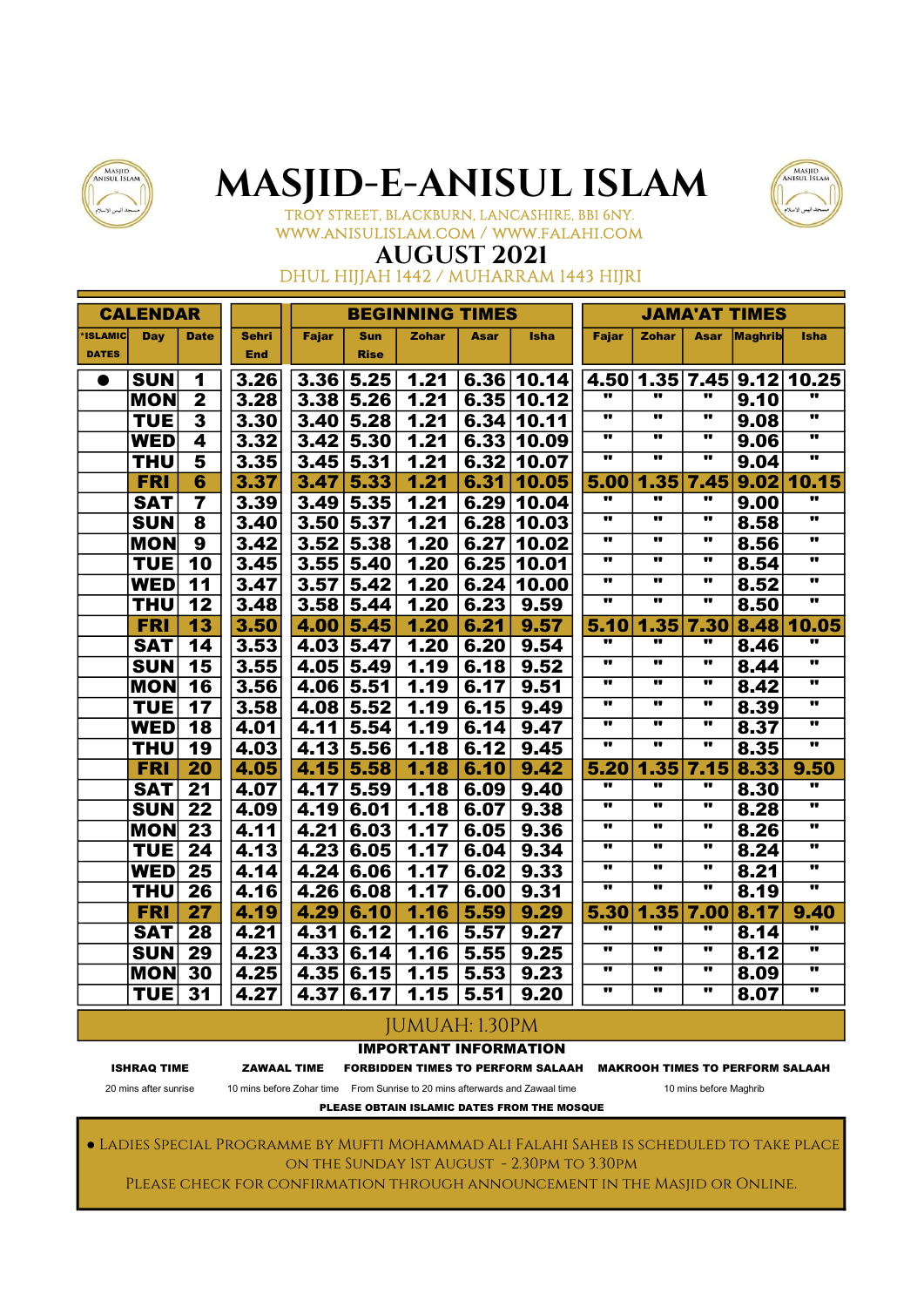



#### TROY STREET, BLACKBURN, LANCASHIRE, BB1 6NY. www.anisulislam.com / www.falahi.com

#### SEPTEMBER 2021 MUHARRAM / SAFAR 1443 HIJRI

|              | <b>CALENDAR</b> |                          |              |              |             | <b>BEGINNING TIMES</b> |      |             |                         |                  |      | <b>JAMA'AT TIMES</b> |             |
|--------------|-----------------|--------------------------|--------------|--------------|-------------|------------------------|------|-------------|-------------------------|------------------|------|----------------------|-------------|
| *ISLAMIC     | <b>Day</b>      | <b>Date</b>              | <b>Sehri</b> | <b>Fajar</b> | <b>Sun</b>  | <b>Zohar</b>           | Asar | <b>Isha</b> | <b>Fajar</b>            | <b>Zohar</b>     | Asar | <b>Maghrib</b>       | <b>Isha</b> |
| <b>DATES</b> |                 |                          | <b>End</b>   |              | <b>Rise</b> |                        |      |             |                         |                  |      |                      |             |
|              | <b>WED</b>      | 1                        | 4.30         | 4.40         | 6.19        | 1.15                   | 5.50 | 9.18        | 5.30                    | 1.35             | 6.45 | 8.05                 | 9.40        |
|              | <b>THU</b>      | $\overline{\mathbf{2}}$  | 4.31         | 4.41         | 6.21        | 1.15                   | 5.48 | 9.16        | $\overline{\mathbf{u}}$ | w                | w    | 8.02                 | π           |
|              | <b>FRI</b>      | $\overline{\mathbf{3}}$  | 4.33         | 4.43         | 6.22        | 1.14                   | 5.46 | 9.14        | 5.45                    | 1.35             | 6.30 | 8.00                 | 9.25        |
|              | <b>SAT</b>      | 4                        | 4.35         | 4.45         | 6.24        | 1.14                   | 5.44 | 9.13        | π.                      |                  | π,   | 7.57                 |             |
| $\bullet$    | <b>SUN</b>      | 5                        | 4.37         | 4.47         | 6.26        | 1.14                   | 5.42 | 9.10        |                         |                  |      | 7.55                 |             |
|              | <b>MON</b>      | $6\phantom{1}6$          | 4.39         | 4.49         | 6.28        | 1.13                   | 5.40 | 9.07        |                         |                  |      | 7.53                 |             |
|              | <b>TUE</b>      | $\overline{7}$           | 4.40         | 4.50         | 6.29        | 1.13                   | 5.38 | 9.05        |                         |                  |      | 7.50                 | ν.          |
|              | <b>WED</b>      | 8                        | 4.42         | 4.52         | 6.31        | 1.13                   | 5.36 | 9.04        |                         | $\bullet\bullet$ |      | 7.48                 |             |
|              | <b>THU</b>      | 9                        | 4.44         | 4.54         | 6.33        | 1.12                   | 5.34 | 9.01        | .,                      | $\bullet\bullet$ | π.   | 7.45                 | π.          |
|              | <b>FRI</b>      | 10                       | 4.46         | 4.56         | 6.35        | 1.12                   | 5.32 | 8.58        | 6.00                    | 1.35             | 6.15 | 7.43                 | 9.10        |
|              | <b>SAT</b>      | 11                       | 4.47         | 4.57         | 6.36        | 1.11                   | 5.30 | 8.56        | π.                      | .,               |      | 7.40                 |             |
|              | <b>SUN</b>      | 12                       | 4.49         | 4.59         | 6.38        | 1.11                   | 5.28 | 8.54        |                         | $\bullet\bullet$ | .,   | 7.38                 |             |
|              | <b>MON</b>      | 13                       | 4.51         | 5.01         | 6.40        | 1.11                   | 5.26 | 8.52        |                         |                  |      | 7.35                 | .,          |
|              | <b>TUE</b>      | 14                       | 4.53         | 5.03         | 6.42        | 1.10                   | 5.24 | 8.50        | .,                      | $\bullet$        | .,   | 7.33                 | π.          |
|              | <b>WED</b>      | $\overline{\mathbf{15}}$ | 4.54         | 5.04         | 6.43        | 1.10                   | 5.22 | 8.48        |                         |                  |      | 7.31                 |             |
|              | <b>THU</b>      | 16                       | 4.56         | 5.06         | 6.45        | 1.10                   | 5.20 | 8.46        |                         |                  |      | 7.28                 | ν.          |
|              | <b>FRI</b>      | 17                       | 4.59         | 5.09         | 6.47        | 1.09                   | 5.18 | 8.44        | 6.15                    | 1.35             | 6.00 | 7.26                 | 8.55        |
|              | <b>SAT</b>      | 18                       | 5.01         | 5.11         | 6.49        | 1.09                   | 5.16 | 8.42        | .,                      |                  | .,   | 7.23                 | w           |
|              | <b>SUN</b>      | 19                       | 5.03         | 5.13         | 6.51        | 1.09                   | 5.14 | 8.40        | .,                      | $\bullet\bullet$ | w    | 7.21                 | w           |
|              | <b>MON</b>      | $\overline{20}$          | 5.05         | 5.15         | 6.52        | 1.08                   | 5.12 | 8.38        |                         |                  | .,   | 7.18                 | w           |
|              | <b>TUE</b>      | 21                       | 5.07         | 5.17         | 6.54        | 1.08                   | 5.10 | 8.36        |                         |                  |      | 7.16                 | .,          |
|              | <b>WED</b>      | 22                       | 5.09         | 5.19         | 6.56        | 1.08                   | 5.08 | 8.33        |                         |                  |      | 7.13                 |             |
|              | <b>THU</b>      | $\overline{23}$          | 5.10         | 5.20         | 6.58        | 1.07                   | 5.06 | 8.31        | .,                      | .,               | .,   | 7.11                 | ν.          |
|              | <b>FRI</b>      | 24                       | 5.12         | 5.22         | 6.59        | 1.07                   | 5.04 | 8.29        | 6.30                    | 1.35             | 5.45 | 7.08                 | 8.40        |
|              | <b>SAT</b>      | 25                       | 5.15         | 5.25         | 7.01        | 1.06                   | 5.01 | 8.27        |                         | π.               | 11   | 7.06                 |             |
|              | <b>SUN</b>      | 26                       | 5.17         | 5.27         | 7.03        | 1.06                   | 4.59 | 8.25        | .,                      |                  |      | 7.03                 |             |
|              | <b>MON</b>      | 27                       | 5.20         | 5.30         | 7.05        | 1.06                   | 4.57 | 8.23        |                         |                  |      | 7.01                 |             |
|              | <b>TUE</b>      | 28                       | 5.21         | 5.31         | 7.06        | 1.05                   | 4.55 | 8.20        | .,                      | $\bullet\bullet$ | .,   | 6.58                 | ν.          |
|              | <b>WED</b>      | 29                       | 5.23         | 5.33         | 7.08        | 1.05                   | 4.53 | 8.18        |                         |                  |      | 6.56                 | π.          |
|              | <b>THU</b>      | $\overline{30}$          | 5.26         | 5.36         | 7.10        | 1.05                   | 4.51 | 8.16        | π                       |                  | .,   | 6.54                 | π           |

### JUMUAH: 1.30PM

IMPORTANT INFORMATION

ISHRAQ TIME ZAWAAL TIME FORBIDDEN TIMES TO PERFORM SALAAH MAKROOH TIMES TO PERFORM SALAAH

20 mins after sunrise 10 mins before Zohar time From Sunrise to 20 mins afterwards and Zawaal time 10 mins before Maghrib

PLEASE OBTAIN ISLAMIC DATES FROM THE MOSQUE

● Ladies Special Programme by Mufti Mohammad Ali Falahi Saheb is scheduled to take place on the Sunday 5th September - 2.30pm to 3.30pm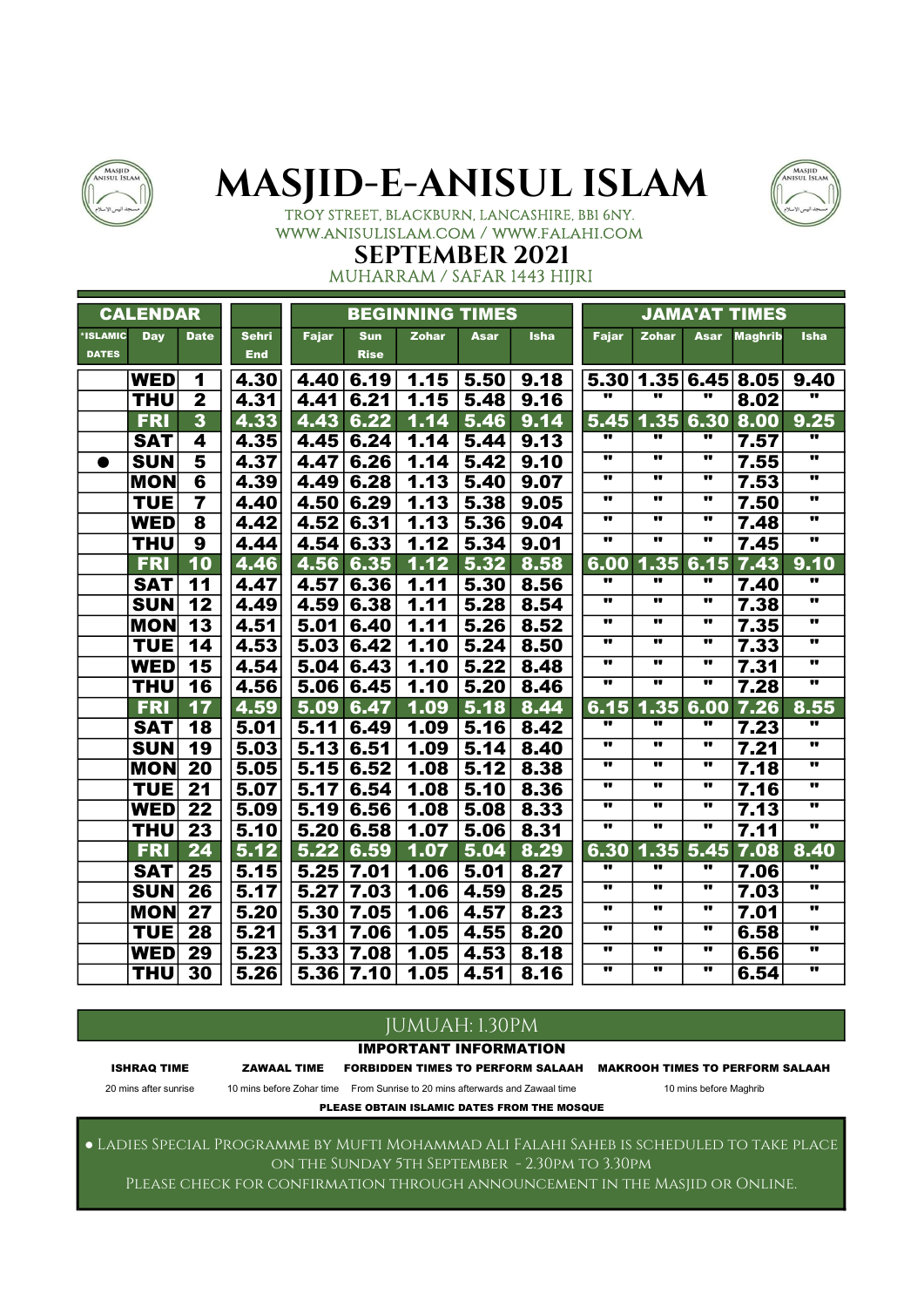



#### TROY STREET, BLACKBURN, LANCASHIRE, BB1 6NY. www.anisulislam.com / www.falahi.com

## OCTOBER 2021

SAFAR / RABEE-UL-AWWAL 1443 HIJRI

|                | <b>CALENDAR</b>       |                          |                    |       |             | <b>BEGINNING TIMES</b>           |             |                                                                              |                         |                          |                         | JAMA'AT TIMES                                                            |                         |
|----------------|-----------------------|--------------------------|--------------------|-------|-------------|----------------------------------|-------------|------------------------------------------------------------------------------|-------------------------|--------------------------|-------------------------|--------------------------------------------------------------------------|-------------------------|
| <b>ISLAMIC</b> | Day                   | <b>Date</b>              | <b>Sehri</b>       | Fajar | Sun         | <b>Zohar</b>                     | <b>Asar</b> | <b>Isha</b>                                                                  | <b>Fajar</b>            | <b>Zohar</b>             | <b>Asar</b>             | <b>Maghrib</b>                                                           | Isha                    |
| <b>DATES</b>   |                       |                          | <b>End</b>         |       | <b>Rise</b> |                                  |             |                                                                              |                         |                          |                         |                                                                          |                         |
|                | FRI                   | 1                        | 5.28               | 5.38  | 7.12        | 1.04                             | 4.49        | 8.14                                                                         | 6.30                    | 1.35                     | 5.30                    | 6.51                                                                     | 8.25                    |
|                | <b>SAT</b>            | $\overline{2}$           | 5,30               | 5.40  | 7.14        | 1.04                             | 4.46        | 8.12                                                                         | w                       | w                        | $\bullet$               | 6.49                                                                     | w                       |
| $\bullet$      | <b>SUN</b>            | $\overline{\mathbf{3}}$  | 5.31               | 5.41  | 7.15        | 1.04                             | 4.44        | 8.09                                                                         | $\overline{\mathbf{u}}$ |                          | $\bullet\bullet$        | 6.46                                                                     | w                       |
|                | <b>MON</b>            | 4                        | 5.33               | 5.43  | 7.17        | 1.04                             | 4.42        | 8.07                                                                         |                         | $\bullet$                |                         | 6.44                                                                     |                         |
|                | <b>TUE</b>            | 5                        | 5.35               | 5.45  | 7.19        | 1.03                             | 4.40        | 8.05                                                                         |                         |                          |                         | 6.41                                                                     | π.                      |
|                | <b>WED</b>            | 6                        | 5.36               | 5.46  | 7.21        | 1.03                             | 4.38        | 8.02                                                                         |                         |                          |                         | 6.39                                                                     |                         |
|                | <b>THU</b>            | $\overline{\mathbf{7}}$  | 5.38               | 5.48  | 7.23        | 1.03                             | 4.36        | 8.01                                                                         | .,                      |                          | .,                      | 6.37                                                                     | .,                      |
|                | <b>FRI</b>            | 8                        | 5.39               | 5.49  | 7.25        | 1.02                             | 4.34        | 7.58                                                                         | 6.55                    | 1.35                     | 5.15                    | 6.34                                                                     | 8.10                    |
|                | <b>SAT</b>            | $\overline{9}$           | 5.40               | 5.50  | 7.26        | 1.02                             | 4.32        | 7.57                                                                         | w                       | π.                       | $\overline{\mathbf{u}}$ | 6.32                                                                     |                         |
|                | <b>SUN</b>            | $\overline{10}$          | 5.42               | 5.52  | 7.28        | 1.02                             | 4.29        | 7.55                                                                         | w                       |                          | $\overline{\mathbf{u}}$ | 6.29                                                                     | w                       |
|                | <b>MON</b>            | 11                       | 5.44               | 5.54  | 7.30        | 1.02                             | 4.27        | 7.52                                                                         | $\overline{\mathbf{u}}$ | $\overline{\mathbf{u}}$  | $\overline{\mathbf{u}}$ | 6.27                                                                     | $\overline{\mathbf{u}}$ |
|                | <b>TUE</b>            | 12                       | 5.46               | 5.56  | 7.32        | 1.01                             | 4.25        | 7.50                                                                         |                         |                          | .,                      | 6.25                                                                     |                         |
|                | <b>WED</b>            | 13                       | 5.48               | 5.58  | 7.34        | 1.01                             | 4.23        | 7.48                                                                         |                         |                          |                         | 6.22                                                                     |                         |
|                | THU                   | 14                       | 5.49               | 5.59  | 7.36        | 1.01                             | 4.21        | 7.46                                                                         | $\overline{\mathbf{u}}$ |                          | $\overline{\mathbf{u}}$ | 6.20                                                                     | w                       |
|                | <b>FRI</b>            | $\overline{\mathbf{15}}$ | 5.51               | 6.01  | 7.38        | 1.01                             | 4.19        | 7.45                                                                         | 7.00                    | 1.35                     | 4.45                    | 6.18                                                                     | 7.55                    |
|                | <b>SAT</b>            | 16                       | 5.52               | 6.02  | 7.39        | 1.00                             | 4.17        | 7.43                                                                         |                         |                          |                         | 6.15                                                                     |                         |
|                | <b>SUN</b>            | 17                       | 5.54               | 6.04  | 7.41        | 1.00                             | 4.15        | 7.40                                                                         |                         |                          |                         | 6.13                                                                     |                         |
|                | <b>MON</b>            | 18                       | 5.56               | 6.06  | 7.43        | 1.00                             | 4.13        | 7.38                                                                         | $\bullet$               |                          | $\bullet\bullet$        | 6.11                                                                     |                         |
|                | <b>TUE</b>            | 19                       | 5.58               | 6.08  | 7.45        | 1.00                             | 4.11        | 7.37                                                                         | w                       |                          | $\bullet$               | 6.09                                                                     | w                       |
|                | <b>WED</b>            | 20                       | 5.59               | 6.09  | 7.47        | 1.00                             | 4.09        | 7.35                                                                         | $\overline{\mathbf{u}}$ |                          | $\overline{\mathbf{u}}$ | 6.06                                                                     |                         |
|                | <b>THU</b>            | 21                       | 6.00               | 6.10  | 7.49        | 12.59                            | 4.07        | 7.32                                                                         |                         |                          | .,                      | 6.04                                                                     |                         |
|                | FRI                   | 22                       | 6.02               | 6.12  | 7.51        | 12.59                            | 4.05        | 7.30                                                                         | 7.00                    | 1.35                     | 4.45                    | 6.02                                                                     | 7.45                    |
|                | <b>SAT</b>            | 23                       | 6.03               | 6.13  | 7.53        | 12.59                            | 4.03        | 7.29                                                                         | $\overline{\mathbf{u}}$ |                          | $\bullet$               | 6.00                                                                     |                         |
|                | <b>SUN</b>            | 24                       | 6.05               | 6.15  | 7.55        | 12.59                            | 4.01        | 7.27                                                                         | w                       | w                        | $\overline{\mathbf{u}}$ | 5.58                                                                     | w                       |
|                | <b>MON</b>            | 25                       | 6.06               | 6.16  | 7.57        | 12.59                            | 3.59        | 7.26                                                                         | $\overline{\mathbf{u}}$ | $\overline{\phantom{a}}$ | $\overline{\mathbf{u}}$ | 5.56                                                                     |                         |
|                | <b>TUE</b>            | 26                       | 6.07               | 6.17  | 7.58        | 12.59                            | 3.57        | 7.23                                                                         |                         |                          |                         | 5.53                                                                     |                         |
|                | <b>WED</b>            | $\overline{\mathbf{27}}$ | 6.09               | 6.19  | 8.00        | 12.59                            | 3.55        | 7.21                                                                         | $\bullet$               |                          | $\bullet\bullet$        | 5.51                                                                     |                         |
|                | THU                   | 28                       | 6.11               | 6.21  | 8.02        | 12.59                            | 3.53        | 7.19                                                                         | $\overline{\mathbf{u}}$ | $\bullet$                | $\bullet$               | 5.49                                                                     |                         |
|                | <b>FRI</b>            | 29                       | 6.13               | 6.23  | 8.04        | 12.59                            | 3.51        | 7.17                                                                         | 7.00                    | 1.35                     | 4.45                    | 5.47                                                                     | 7.45                    |
|                | <b>SAT</b>            | 30                       | 6.15               | 6.25  | 8.06        | 12.59                            | 3.49        | 7.15                                                                         | $\overline{\mathbf{u}}$ | $\overline{\mathbf{u}}$  | $\overline{\mathbf{u}}$ | 5.45                                                                     | 7.45                    |
| $(\times)$     | <b>SUN</b>            | 31                       | 5.17               | 5.27  | 7.08        | 11.59                            | 2.47        | 6.13                                                                         | 6.30                    |                          | 1.00 3.30               | 4.43                                                                     | 6.30                    |
|                | <b>JUMUAH: 1.30PM</b> |                          |                    |       |             | <b>FROM 31st OCTOBER: 1.00PM</b> |             |                                                                              |                         |                          |                         | <b>SUN 31st - SUMMER TIME ENDS.</b><br><b>CLOCKS GO BACK BY 1 HOUR."</b> |                         |
|                |                       |                          |                    |       |             | <b>IMPORTANT INFORMATION</b>     |             |                                                                              |                         |                          |                         |                                                                          |                         |
|                | <b>ISHRAQ TIME</b>    |                          | <b>ZAWAAL TIME</b> |       |             |                                  |             | <b>FORBIDDEN TIMES TO PERFORM SALAAH</b>                                     |                         |                          |                         | <b>MAKROOH TIMES TO PERFORM SALAAH</b>                                   |                         |
|                | 20 mins after sunrise |                          |                    |       |             |                                  |             | 10 mins before Zohar time From Sunrise to 20 mins afterwards and Zawaal time |                         |                          | 10 mins before Maghrib  |                                                                          |                         |
|                |                       |                          |                    |       |             |                                  |             | PLEASE OBTAIN ISLAMIC DATES FROM THE MOSQUE                                  |                         |                          |                         |                                                                          |                         |

● Ladies Special Programme by Mufti Mohammad Ali Falahi Saheb is scheduled to take place on the Sunday 3rd October - 2.30pm to 3.30pm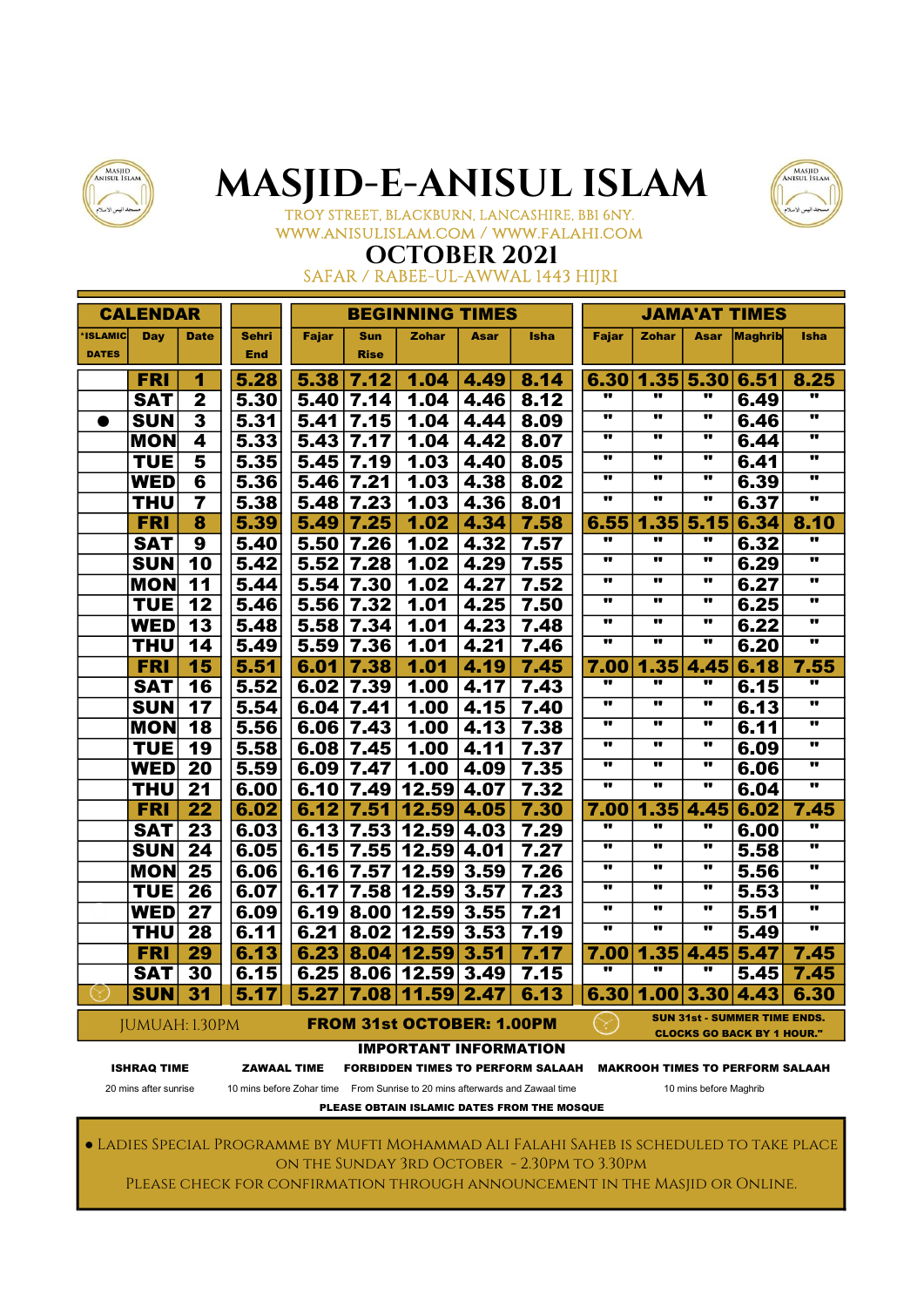



TROY STREET, BLACKBURN, LANCASHIRE, BB1 6NY. www.anisulislam.com / www.falahi.com

### NOVEMBER 2021

RABEE-UL-AWWAL / RABEE-UL-THANI 1443 HIJRI

|                          | <b>CALENDAR</b> |                         |                            |              |                           | <b>BEGINNING TIMES</b> |      |             |                         |                         |                         | <b>JAMA'AT TIMES</b> |                          |
|--------------------------|-----------------|-------------------------|----------------------------|--------------|---------------------------|------------------------|------|-------------|-------------------------|-------------------------|-------------------------|----------------------|--------------------------|
| *ISLAMIC<br><b>DATES</b> | <b>Day</b>      | <b>Date</b>             | <b>Sehri</b><br><b>End</b> | <b>Fajar</b> | <b>Sun</b><br><b>Rise</b> | Zohar                  | Asar | <b>Isha</b> | <b>Fajar</b>            | <b>Zohar</b>            | Asar                    | <b>Maghrib</b>       | <b>Isha</b>              |
|                          | <b>MON</b>      | 1                       | 5.20                       | 5.30         |                           | 7.10 11.58 2.45        |      | 6.14        |                         | 6.30 1.00 3.30 4.41     |                         |                      | 7.45                     |
|                          | <b>TUE</b>      | $\mathbf{2}$            | 5.22                       | 5.32         |                           | 7.12 11.58 2.43        |      | 6.12        |                         |                         |                         | 4.39                 |                          |
|                          | <b>WED</b>      | $\overline{\mathbf{3}}$ | 5.24                       | 5.34         | 7.14                      | 11.58                  | 2.42 | 6.11        | $\bullet$               | $\bullet$               | $\bullet$               | 4.37                 | π.                       |
|                          | <b>THU</b>      | 4                       | 5.25                       | 5.35         | 7.16                      | 11.58                  | 2.40 | 6.09        | w                       | w                       | w                       | 4.35                 | w                        |
|                          | <b>FRI</b>      | 5                       | 5.26                       | 5.36         | 7.18                      | 11.59                  | 2.38 | 6.08        | 6.45                    | 1.00                    | 3.00                    | 4.34                 | 7.45                     |
|                          | <b>SAT</b>      | 6                       | 5.28                       |              | 5.38 7.20                 | $11.59$ 2.36           |      | 6.06        |                         |                         | .,                      | 4.32                 | 6.20                     |
| $\bullet$                | <b>SUN</b>      | $\overline{7}$          | 5.30                       | 5.40         | 7.22                      | 11.59                  | 2.35 | 6.05        |                         | $\bullet$               | .,                      | 4.30                 |                          |
|                          | <b>MON</b>      | $\overline{\mathbf{8}}$ | 5.32                       | 5.42         | 7.24                      | 11.59                  | 2.33 | 6.04        |                         | $\bullet$               |                         | 4.28                 | 7.45                     |
|                          | <b>TUE</b>      | $\overline{\mathbf{9}}$ | 5.33                       | 5.43         | 7.25                      | 11.59                  | 2.32 | 6.03        | $\overline{\mathbf{u}}$ | $\overline{\mathbf{u}}$ | $\overline{\mathbf{u}}$ | 4.26                 |                          |
|                          | <b>WED</b>      | 10                      | 5.34                       | 5.44         | 7.27                      | 11.59                  | 2.30 | 6.01        |                         |                         |                         | 4.25                 |                          |
|                          | <b>THU</b>      | 11                      | 5.36                       | 5.46         | 7.29                      | 11.59                  | 2.28 | 5.59        | .,                      |                         | .,                      | 4.23                 | .,                       |
|                          | <b>FRI</b>      | 12                      | 5.38                       | 5.48         | 7.31                      | 11.59                  | 2.27 | 5.58        | 7.00                    | 1.00                    | 3.00                    | 4.21                 | 7.45                     |
|                          | <b>SAT</b>      | 13                      | 5.39                       | 5.49         | 7.33                      | 11.59                  | 2.25 | 5.57        |                         |                         | .,                      | 4.20                 | 6.10                     |
|                          | <b>SUN</b>      | 14                      | 5.41                       | 5.51         |                           | 7.35 11.59 2.24        |      | 5.55        |                         |                         |                         | 4.18                 | $\overline{\mathbf{u}}$  |
|                          | <b>MON</b>      | 15                      | 5.43                       | 5.53         | 7.37                      | 12.00                  | 2.23 | 5.54        |                         |                         |                         | 4.17                 | 7.45                     |
|                          | <b>TUE</b>      | 16                      | 5.44                       | 5.54         | 7.39                      | 12.00                  | 2.21 | 5.53        |                         |                         |                         | 4.15                 | $\overline{\mathbf{u}}$  |
|                          | <b>WED</b>      | 17                      | 5.46                       | 5.56         | 7.41                      | 12.00                  | 2.20 | 5.52        |                         |                         |                         | 4.14                 |                          |
|                          | <b>THU</b>      | 18                      | 5.47                       | 5.57         | 7.42                      | 12.00 2.19             |      | 5.51        | w                       | $\overline{\mathbf{u}}$ | w                       | 4.12                 |                          |
|                          | <b>FRI</b>      | 19                      | 5.49                       | 5.59         |                           | 7.44 12.00             | 2.17 | 5.50        | 7.00                    | 1.00                    | 3.00                    | 4.11                 | 7.45                     |
|                          | <b>SAT</b>      | 20                      | 5.51                       | 6.01         | 7.46                      | 12.01                  | 2.16 | 5.49        |                         |                         |                         | 4.10                 | 6.00                     |
|                          | <b>SUN</b>      | 21                      | 5.53                       | 6.03         | 7.48                      | 12.01                  | 2.15 | 5.48        |                         | $\bullet\bullet$        |                         | 4.08                 |                          |
|                          | <b>MON</b>      | 22                      | 5.55                       | 6.05         | 7.50                      | 12.01                  | 2.14 | 5.47        |                         | $\bullet$               | .,                      | 4.07                 | 7.45                     |
|                          | <b>TUE</b>      | 23                      | 5.56                       | 6.06         | 7.51                      | 12.01                  | 2.13 | 5.46        |                         |                         |                         | 4.06                 | .,                       |
|                          | <b>WED</b>      | 24                      | 5.58                       | 6.08         | 7.53                      | 12.02                  | 2.12 | 5.45        |                         |                         |                         | 4.05                 | $\overline{\phantom{a}}$ |
|                          | <b>THU</b>      | 25                      | 6.00                       | 6.10         | 7.55                      | 12.02                  | 2.11 | 5.44        |                         |                         |                         | 4.04                 |                          |
|                          | <b>FRI</b>      | 26                      | 6.01                       | 6.11         | 7.56                      | 12.02                  | 2.10 | 5.44        | 7.00                    | 1.00                    | 3.00                    | 4.03                 | 7.45                     |
|                          | <b>SAT</b>      | $\overline{27}$         | 6.03                       | 6.13         | 7.58                      | 12.03 2.09             |      | 5.43        | w                       |                         | w                       | 4.02                 | 6.00                     |
|                          | <b>SUN</b>      | $\overline{28}$         | 6.04                       | 6.14         | 8.00                      | 12.03                  | 2.08 | 5.42        |                         | $\overline{\mathbf{u}}$ |                         | 4.01                 | $\overline{\mathbf{u}}$  |
|                          | <b>MON</b>      | 29                      | 6.05                       | 6.15         | 8.01                      | 12.03 2.07             |      | 5.42        |                         | $\bullet\bullet$        | .,                      | 4.00                 | 7.45                     |
|                          | <b>TUE</b>      | $\overline{30}$         | 6.07                       | 6.17         |                           | $8.03$ 12.04 2.07      |      | 5.41        |                         | .,                      |                         | 3.59                 | $\overline{\phantom{a}}$ |

#### JUMUAH: 1.00PM

#### IMPORTANT INFORMATION

ISHRAQ TIME ZAWAAL TIME FORBIDDEN TIMES TO PERFORM SALAAH MAKROOH TIMES TO PERFORM SALAAH

20 mins after sunrise 10 mins before Zohar time From Sunrise to 20 mins afterwards and Zawaal time 10 mins before Maghrib

PLEASE OBTAIN ISLAMIC DATES FROM THE MOSQUE

● Ladies Special Programme by Mufti Mohammad Ali Falahi Saheb is scheduled to take place on the Sunday 7th November - 1.30pm to 2.30pm